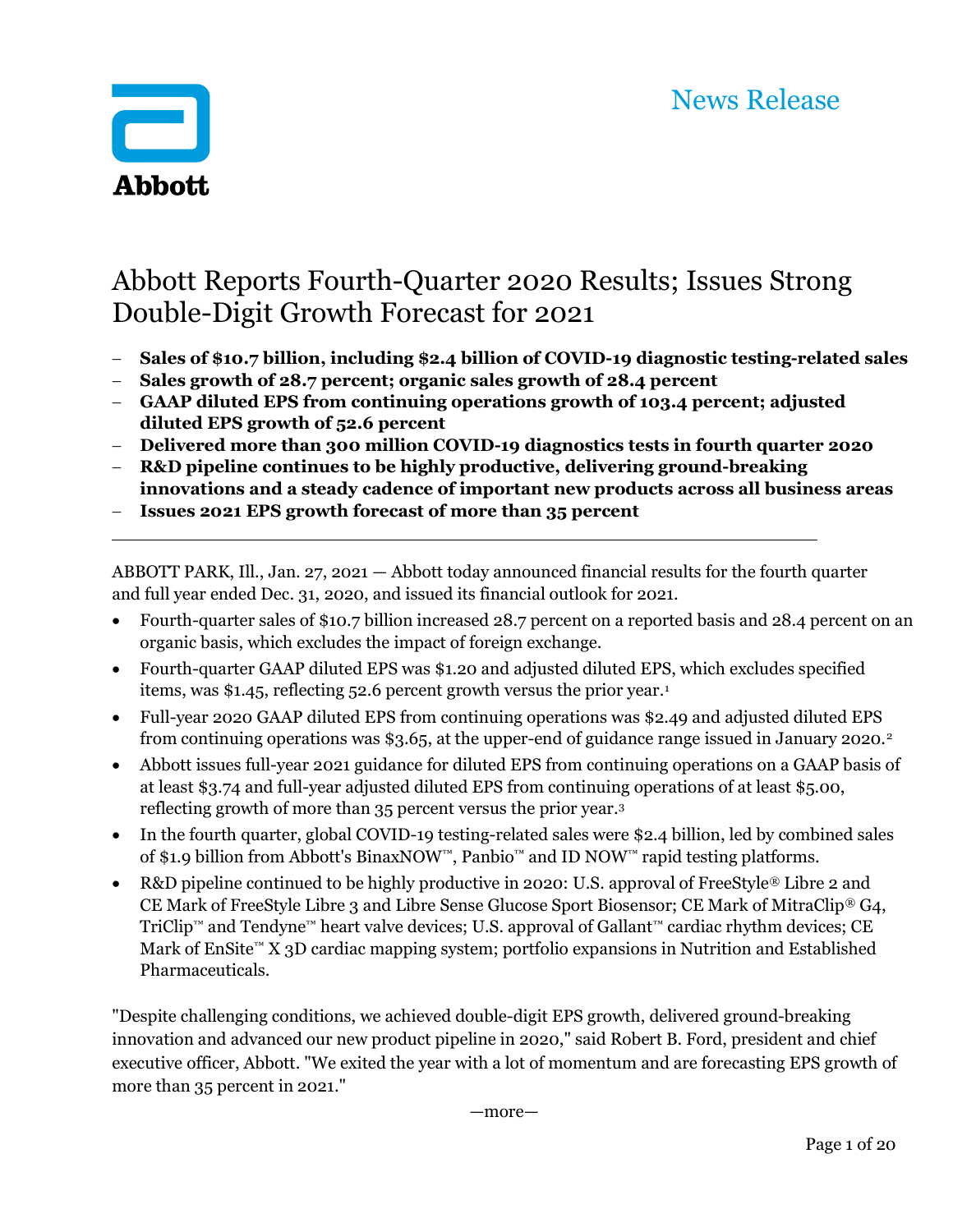## FOURTH-QUARTER BUSINESS OVERVIEW

## Total Company

| Following are sales by business segment and commentary for the fourth quarter 2020:                        |                                                            |                |                 |              |                |                    |              |              |              |
|------------------------------------------------------------------------------------------------------------|------------------------------------------------------------|----------------|-----------------|--------------|----------------|--------------------|--------------|--------------|--------------|
|                                                                                                            |                                                            |                |                 |              |                |                    |              |              |              |
| <b>Total Company</b>                                                                                       |                                                            |                |                 |              |                |                    |              |              |              |
|                                                                                                            |                                                            |                |                 |              |                |                    |              |              |              |
| $($$ in millions)                                                                                          |                                                            |                |                 |              |                |                    |              |              |              |
|                                                                                                            |                                                            |                |                 |              |                |                    |              |              |              |
|                                                                                                            |                                                            |                |                 |              |                | % Change vs. 4Q19  |              |              |              |
|                                                                                                            |                                                            | Sales 4Q20     |                 |              | Reported       |                    |              | Organic      |              |
|                                                                                                            | U.S.                                                       | Int'l          | <b>Total</b>    | U.S.         | Int'l          | Total              | U.S.         | Int'l        | <b>Total</b> |
| Total *                                                                                                    | 4,199                                                      | 6,502          | 10,701          | 41.8         | 21.4<br>1.4    | 28.7               | 41.8         | 20.9         | 28.4<br>4.4  |
| Nutrition                                                                                                  | 841                                                        | 1,095          | 1,936           | 6.5          |                | 3.6                | 6.5          | 2.9          |              |
| Diagnostics                                                                                                | 1,981                                                      | 2,364          | 4,345           | 158.5        | 83.0           | 111.1              | 158.5        | 79.6         | 108.9        |
| <b>Established Pharmaceuticals</b>                                                                         | $\hspace{0.05cm}-\hspace{0.05cm}-\hspace{0.05cm}$<br>1,369 | 1,147          | 1,147           | n/a          | (2.3)          | (2.3)              | n/a          | 3.4          | 3.4          |
|                                                                                                            |                                                            | 1,888          | 3,257           | (2.5)        | 4.9            | 1.7                | (2.5)        | 1.2          | (0.4)        |
| <b>Medical Devices</b>                                                                                     |                                                            |                |                 |              |                |                    |              |              |              |
| * Total Q4 2020 Abbott sales from continuing operations include Other Sales of approximately \$16 million. |                                                            |                |                 |              |                |                    |              |              |              |
|                                                                                                            |                                                            |                |                 |              |                |                    |              |              |              |
|                                                                                                            |                                                            | Sales 12M20    |                 |              | Reported       | % Change vs. 12M19 |              | Organic      |              |
|                                                                                                            | <b>U.S.</b>                                                | Int'l          | <b>Total</b>    | U.S.         | Int'l          | <b>Total</b>       | U.S.         | Int'l        | Total        |
| Total *                                                                                                    | 13,022                                                     | 21,586         | 34,608          | 14.2         | 5.3            | 8.5                | 14.2         | 7.3          | 9.8          |
| Nutrition                                                                                                  | 3,279                                                      | 4,368          | 7,647           | 5.4          | 1.6            | 3.2                | 5.4          | 4.2          | 4.7          |
| Diagnostics                                                                                                | 4,774                                                      | 6,031          | 10,805          | 65.3         | 25.0           | 40.1               | 65.3         | 25.8         | 40.6         |
| <b>Established Pharmaceuticals</b><br><b>Medical Devices</b>                                               | 4,931                                                      | 4,303<br>6,856 | 4,303<br>11,787 | n/a<br>(8.2) | (4.1)<br>(0.1) | (4.1)<br>(3.7)     | n/a<br>(8.2) | 1.9<br>(0.3) | 1.9<br>(3.8) |

|                                    |                   |             |        |       |          | % Change vs. 12M19 |             |                |       |
|------------------------------------|-------------------|-------------|--------|-------|----------|--------------------|-------------|----------------|-------|
|                                    |                   | Sales 12M20 |        |       | Reported |                    |             | <b>Organic</b> |       |
|                                    | U.S.              | Int'l       | Total  | U.S.  | Int'l    | Total              | <b>U.S.</b> | Int'l          | Total |
| Total *                            | 13,022            | 21.586      | 34.608 | 14.2  | 5.3      | 8.5                | 14.2        | 7.3            | 9.8   |
| <b>Nutrition</b>                   | 3.279             | 4.368       | 7.647  | 5.4   | 1.6      | 3.2                | 5.4         | 4.2            | 4.7   |
| Diagnostics                        | 4,774             | 6.031       | 10.805 | 65.3  | 25.0     | 40.1               | 65.3        | 25.8           | 40.6  |
| <b>Established Pharmaceuticals</b> | $\hspace{0.05cm}$ | 4.303       | 4.303  | n/a   | (4.1)    | (4.1)              | n/a         | 1.9            | 1.9   |
| <b>Medical Devices</b>             | 4,931             | 6.856       | 11.787 | (8.2) | (0.1)    | (3.7)              | (8.2)       | (0.3)          | (3.8) |

#### n/a = Not Applicable.

Note: In order to compute results excluding the impact of exchange rates, current year U.S. dollar sales are multiplied or divided, as appropriate, by the current year average foreign exchange rates and then those amounts are multiplied or divided, as appropriate, by the prior year average foreign exchange rates.

Fourth-quarter 2020 worldwide sales of \$10.7 billion increased 28.7 percent on a reported basis and 28.4 percent on an organic basis.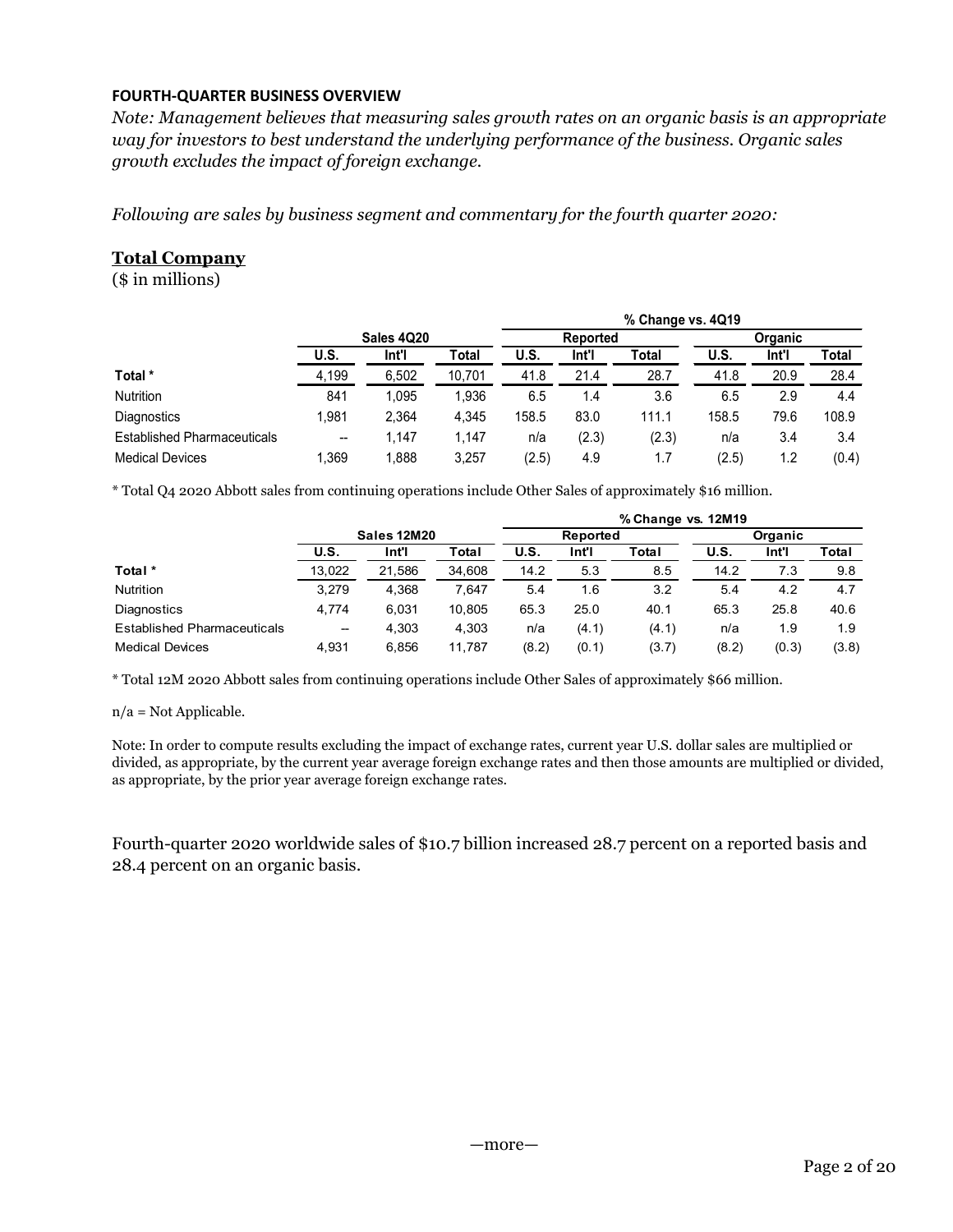# **Nutrition**

Worldwide Nutrition sales increased 3.6 percent on a reported basis and 4.4 percent on an organic basis in the fourth quarter. Strong performance of Ensure®, Abbott's market-leading complete and balanced nutrition brand, and Glucerna®, Abbott's market-leading diabetes nutrition brand, led to global Adult Nutrition sales growth of 11.5 percent on a reported basis and 12.7 percent on an organic basis. In Pediatric Nutrition, U.S. sales growth of 5.2 percent was led by share growth of Similac®, Abbott's infant formula brand, which was offset by challenging conditions in Greater China.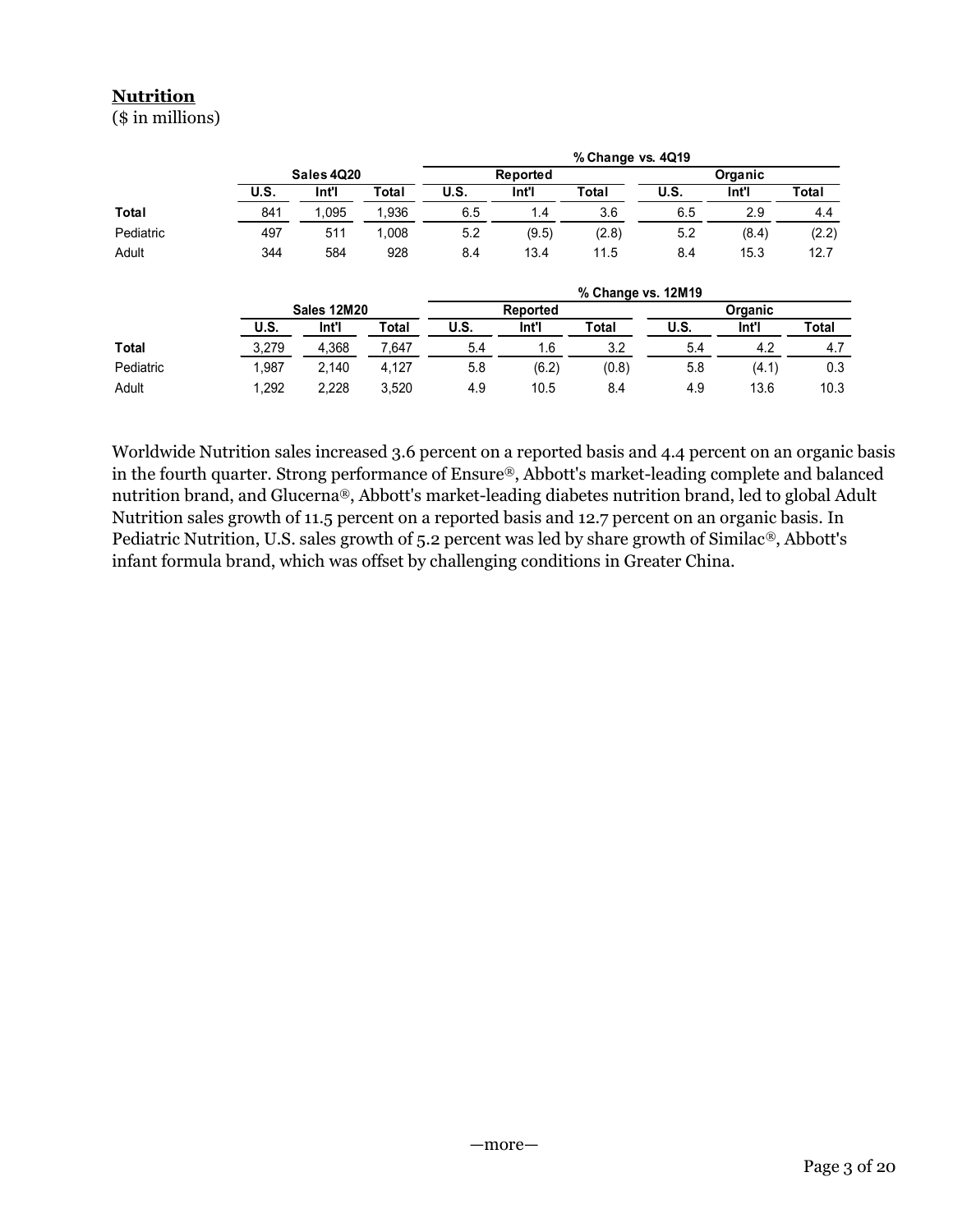# **Diagnostics**

| <b>Diagnostics</b><br>$($$ in millions) |              |                    |              |                 |               |                    |                 |               |                |
|-----------------------------------------|--------------|--------------------|--------------|-----------------|---------------|--------------------|-----------------|---------------|----------------|
|                                         |              |                    |              |                 |               |                    |                 |               |                |
|                                         |              |                    |              |                 |               |                    |                 |               |                |
|                                         |              |                    |              |                 |               |                    |                 |               |                |
|                                         |              |                    |              |                 |               |                    |                 |               |                |
|                                         |              |                    |              |                 |               |                    |                 |               |                |
|                                         |              |                    |              |                 |               |                    |                 |               |                |
|                                         |              |                    |              |                 |               |                    |                 |               |                |
|                                         |              |                    |              |                 |               |                    |                 |               |                |
|                                         |              |                    |              |                 |               |                    |                 |               |                |
|                                         |              |                    |              |                 |               |                    |                 |               |                |
|                                         |              |                    |              |                 |               |                    |                 |               |                |
|                                         |              |                    |              |                 |               |                    |                 |               |                |
|                                         |              |                    |              |                 |               |                    |                 |               |                |
|                                         |              |                    |              |                 |               | % Change vs. 4Q19  |                 |               |                |
|                                         |              | Sales 4Q20         |              |                 | Reported      |                    |                 | Organic       |                |
|                                         | U.S.         | Int <sup>T</sup>   | <b>Total</b> | U.S.            | Int'l         | <b>Total</b>       | U.S.            | Int           | <b>Total</b>   |
| <b>Total</b>                            | 1,981        | 2,364              | 4,345        | 158.5           | 83.0          | 111.1              | 158.5           | 79.6          | 108.9          |
| Core Laboratory                         | 326          | 997                | 1,323        | 10.9            | 4.3           | 5.9                | 10.9            | 3.3           | 5.1            |
| Molecular                               | 192          | 290                | 482          | 427.0           | 263.1         | 314.5              | 427.0           | 254.2         | 308.3          |
| Point of Care                           | 91           | 38                 | 129          | (11.9)          | 14.2          | (5.5)              | (11.9)          | 12.3          | (6.0)          |
| Rapid Diagnostics                       | 1,372        | 1,039              | 2,411        | 312.2           | 366.2         | 333.9              | 312.2           | 354.0         | 329.0          |
|                                         |              |                    |              |                 |               |                    |                 |               |                |
|                                         |              |                    |              |                 | Reported      | % Change vs. 12M19 |                 | Organic       |                |
|                                         |              |                    |              | U.S.            | Int'l         | <b>Total</b>       | <b>U.S.</b>     | Int           | <b>Total</b>   |
|                                         |              | <b>Sales 12M20</b> |              |                 |               | 40.1               | 65.3            | 25.8          | 40.6           |
|                                         | U.S.         | Int <sup>'</sup>   | <b>Total</b> |                 |               |                    |                 |               |                |
| <b>Total</b>                            | 4,774        | 6,031              | 10,805       | 65.3            | 25.0          |                    |                 |               |                |
| Core Laboratory                         | 1,166        | 3,309              | 4,475        | 7.3             | (7.3)         | (3.9)              | 7.3             | (5.9)         | (2.8)          |
| Molecular                               | 621          | 817                | 1,438        | 315.5           | 178.8         | 224.9              | 315.5           | 179.9         | 225.7          |
| Point of Care<br>Rapid Diagnostics      | 369<br>2,618 | 147<br>1,758       | 516<br>4,376 | (15.9)<br>115.7 | 20.2<br>109.2 | (8.0)<br>113.0     | (15.9)<br>115.7 | 20.6<br>107.4 | (7.9)<br>112.3 |

|                          |       |             |        |        |                 | % Change vs. 12M19 |        |                |       |
|--------------------------|-------|-------------|--------|--------|-----------------|--------------------|--------|----------------|-------|
|                          |       | Sales 12M20 |        |        | <b>Reported</b> |                    |        | <b>Organic</b> |       |
|                          | U.S.  | Int'l       | Total  | U.S.   | Int'l           | Total              | U.S.   | Int'l          | Total |
| <b>Total</b>             | 4,774 | 6,031       | 10,805 | 65.3   | 25.0            | 40.1               | 65.3   | 25.8           | 40.6  |
| Core Laboratory          | .166  | 3,309       | 4,475  | 7.3    | (7.3)           | (3.9)              | 7.3    | (5.9)          | (2.8) |
| Molecular                | 621   | 817         | 1,438  | 315.5  | 178.8           | 224.9              | 315.5  | 179.9          | 225.7 |
| Point of Care            | 369   | 147         | 516    | (15.9) | 20.2            | (8.0)              | (15.9) | 20.6           | (7.9) |
| <b>Rapid Diagnostics</b> | 2,618 | 1,758       | 4,376  | 115.7  | 109.2           | 113.0              | 115.7  | 107.4          | 112.3 |

Worldwide Diagnostics sales increased 111.1 percent on a reported basis in the fourth quarter and increased 108.9 percent on an organic basis. Strong growth in the quarter was driven by demand for Abbott's portfolio of COVID-19 diagnostics tests across its rapid and lab-based platforms. Global COVID-19 testing-related sales were \$2.4 billion in the fourth quarter, led by combined sales of \$1.9 billion from Abbott's BinaxNOW, Panbio and ID NOW rapid testing platforms.

During 2020, Abbott mobilized its teams across multiple fronts to develop and launch multiple diagnostic tests for COVID-19:

- U.S. Emergency Use Authorization (EUA) of BinaxNOW COVID-19 Ag Card test, a portable, lateral flow rapid antigen test to detect COVID-19.
- CE Mark and World Health Organization emergency use listing of Panbio rapid antigen test to detect COVID-19.
- U.S. EUA of molecular test to detect COVID-19 on its ID NOW rapid point-of-care platform.
- U.S. EUA and CE Mark of molecular test on its m2000™ RealTime lab-based platform to detect COVID-19.
- U.S. EUA and CE Mark of molecular test on its Alinity™ m system to detect COVID-19.
- U.S. EUA and CE Mark of IgG (Immunoglobulin G) lab-based serology blood test on its ARCHITECT® i1000SR and i2000SR laboratory instruments for the detection of an antibody to determine if someone was previously infected with the virus.
- U.S. EUA and CE Mark of SARS-CoV-2 IgG lab-based serology blood test on its Alinity i system.
- Lateral flow COVID-19 rapid antibody test on its Panbio system in select countries for the detection of an antibody to determine if someone was previously infected with the virus.
- U.S. EUA and CE Mark of AdviseDx SARS-CoV-2 IgM (Immunoglobulin M) lab-based serology test for use on its ARCHITECT and Alinity platforms.
- CE Mark of IgG (Immunoglobulin G) quantitative lab-based serology test for use on its ARCHITECT and Alinity platforms.
- CE Mark of multiplex molecular tests on its Alinity m system to detect COVID-19, Flu A/B and RSV.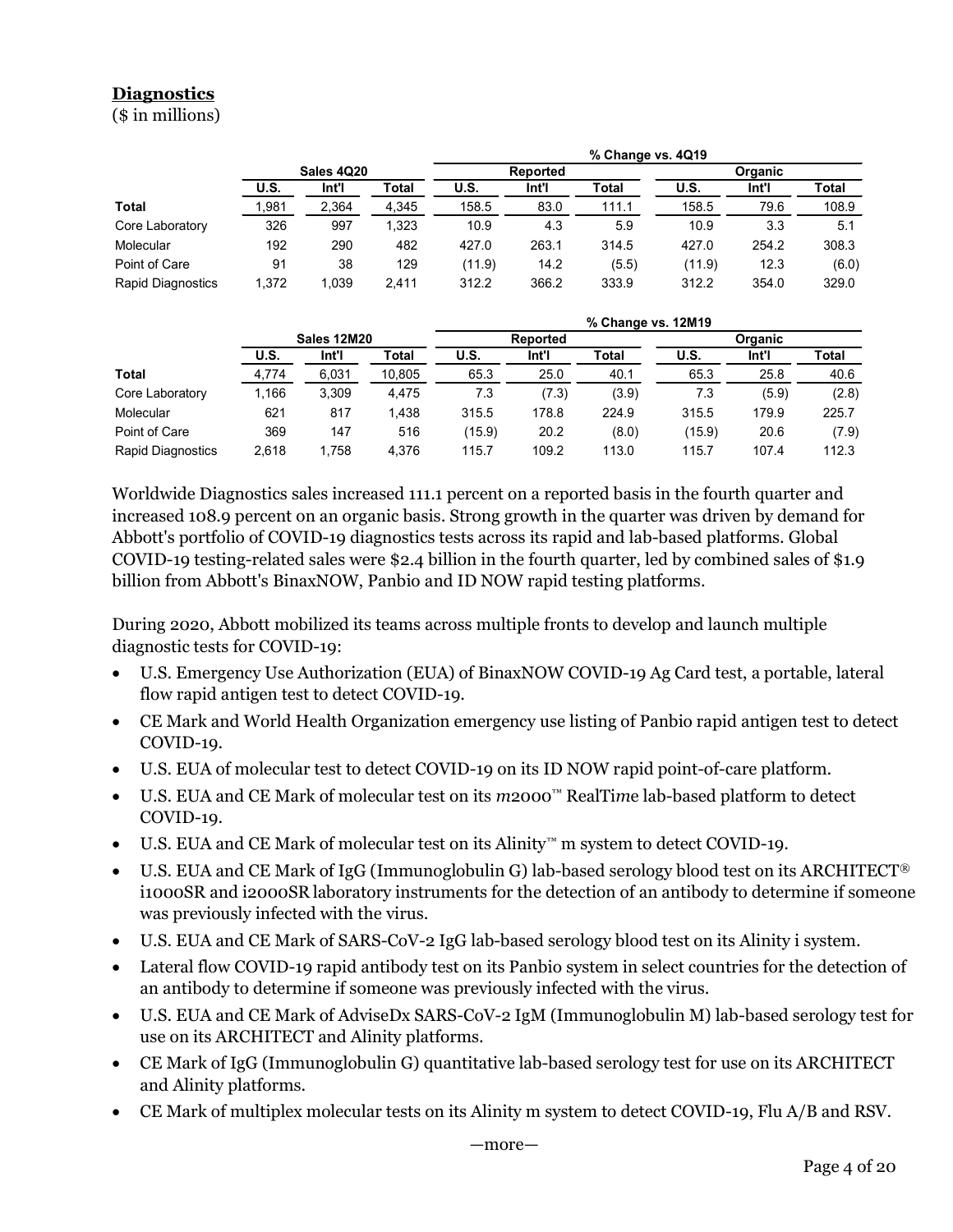# Established Pharmaceuticals

| <b>Established Pharmaceuticals</b> |                          |                             |                |             |                   |                         |             |                             |              |
|------------------------------------|--------------------------|-----------------------------|----------------|-------------|-------------------|-------------------------|-------------|-----------------------------|--------------|
| (\$ in millions)                   |                          |                             |                |             |                   |                         |             |                             |              |
|                                    |                          |                             |                |             |                   |                         |             |                             |              |
|                                    |                          |                             |                |             |                   | % Change vs. 4Q19       |             |                             |              |
|                                    |                          | <b>Sales 4Q20</b>           |                |             | Reported          |                         |             | Organic                     |              |
|                                    | <b>U.S.</b>              | Int'l                       | <b>Total</b>   | <b>U.S.</b> | Int'l             | <b>Total</b>            | <b>U.S.</b> | Int'l                       | Total        |
| <b>Total</b>                       | $\overline{\phantom{a}}$ | 1,147                       | 1,147          | n/a         | (2.3)             | (2.3)                   | n/a         | $3.4$                       | 3.4          |
|                                    | $\overline{\phantom{a}}$ | 833                         | 833<br>314     | n/a         | (7.1)<br>13.0     | (7.1)                   | n/a         | 1.1                         | $1.1$        |
| Key Emerging Markets               |                          |                             |                | n/a         |                   | 13.0                    | n/a         | 10.8                        | 10.8         |
| Other                              | $\overline{\phantom{a}}$ | 314                         |                |             |                   |                         |             |                             |              |
|                                    |                          |                             |                |             |                   |                         |             |                             |              |
|                                    |                          |                             |                |             |                   | % Change vs. 12M19      |             |                             |              |
|                                    | <b>U.S.</b>              | <b>Sales 12M20</b><br>Int'l |                | U.S.        | Reported<br>Int'l | Total                   | <b>U.S.</b> | Organic<br>Int <sup>T</sup> | Total        |
| Total                              | $\qquad \qquad \qquad$   |                             | Total          |             |                   |                         |             |                             |              |
|                                    | $\overline{\phantom{0}}$ | 4,303                       | 4,303          | n/a         | (4.1)             | (4.1)                   | n/a         | 1.9                         | 1.9          |
| Key Emerging Markets<br>Other      | $\overline{\phantom{a}}$ | 3,209<br>1,094              | 3,209<br>1,094 | n/a<br>n/a  | (5.4)             | (5.4)<br>$\blacksquare$ | n/a<br>n/a  | 2.6<br>(0.5)                | 2.6<br>(0.5) |

Key Emerging Markets include India, Brazil, Russia and China along with several additional emerging countries that represent the most attractive long-term growth opportunities for Abbott's branded generics product portfolio. Sales in these geographies decreased 7.1 percent on a reported basis in the quarter and increased 1.1 percent on an organic basis. Organic sales growth in India, Russia and Brazil was partially offset by market softness across several countries as a result of COVID-19.

Other sales increased 13.0 percent on a reported basis in the quarter and increased 10.8 percent on an organic basis, led by strong sales of Influvac®.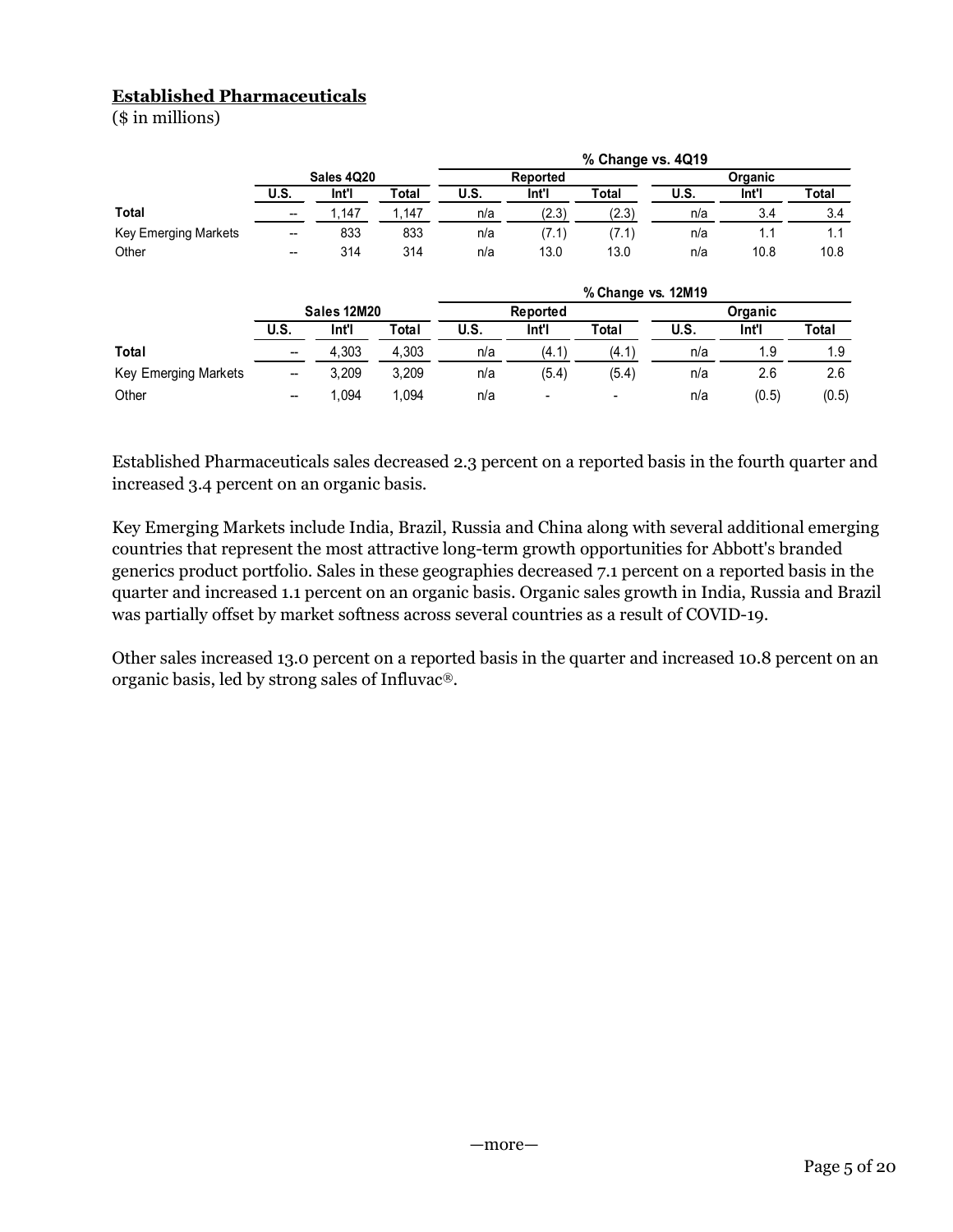# Medical Devices

| <b>Medical Devices</b>                                                                                                 |             |                    |              |             |                 |        |                    |         |              |
|------------------------------------------------------------------------------------------------------------------------|-------------|--------------------|--------------|-------------|-----------------|--------|--------------------|---------|--------------|
| $($$ in millions)                                                                                                      |             |                    |              |             |                 |        |                    |         |              |
|                                                                                                                        |             |                    |              |             |                 |        |                    |         |              |
|                                                                                                                        |             |                    |              |             |                 |        | % Change vs. 4Q19  |         |              |
|                                                                                                                        |             | Sales 4Q20         |              |             | Reported        |        |                    | Organic |              |
|                                                                                                                        | <b>U.S.</b> | Int'l              | <b>Total</b> | <b>U.S.</b> | In <sup>T</sup> | Total  | <b>U.S.</b>        | Int'l   | Total        |
| Total                                                                                                                  | 1,369       | 1,888              | 3,257        | (2.5)       | 4.9             | 1.7    | (2.5)              | 1.2     | (0.4)        |
| Rhythm Management                                                                                                      | 248         | 284                | 532          | (6.8)       | 2.1             | (2.3)  | (6.8)              | (1.7)   | (4.2)        |
| Electrophysiology                                                                                                      | 184         | 266                | 450          | (4.5)       | 0.1             | (1.9)  | (4.5)              | (3.6)   | (4.0)        |
| <b>Heart Failure</b>                                                                                                   | 136         | 53                 | 189          | (6.7)       | 0.4             | (4.8)  | (6.7)              | (2.3)   | (5.5)        |
| Vascular                                                                                                               | 225         | 378                | 603          | (14.0)      | (16.6)          | (15.6) | (14.0)             | (19.0)  | (17.1)       |
| <b>Structural Heart</b>                                                                                                | 154         | 199                | 353          | (9.1)       | (3.3)           | (5.9)  | (9.1)              | (7.0)   | (7.9)        |
| Neuromodulation                                                                                                        | 172         | 41                 | 213          | (1.6)       | (12.7)          | (4.0)  | (1.6)              | (15.7)  | (4.6)        |
| Diabetes Care                                                                                                          | 250         | 667                | 917          | 29.3        | 34.1            | 32.7   | 29.3               | 29.1    | 29.2         |
|                                                                                                                        |             |                    |              |             |                 |        |                    |         |              |
| Vascular Product Lines:                                                                                                |             |                    |              |             |                 |        |                    |         |              |
| Coronary and Endovascular <sup>a)</sup>                                                                                | 210         | 377                | 587          | (12.3)      | (16.4)          | (15.0) | (12.3)             | (18.8)  | (16.5)       |
|                                                                                                                        |             |                    |              |             |                 |        |                    |         |              |
|                                                                                                                        |             |                    |              |             |                 |        |                    |         |              |
| a) Includes drug-eluting stents, balloon catheters, guidewires, vascular imaging/diagnostics products, vessel closure, |             |                    |              |             |                 |        |                    |         |              |
| carotid and other coronary and peripheral products.                                                                    |             |                    |              |             |                 |        |                    |         |              |
|                                                                                                                        |             |                    |              |             |                 |        | % Change vs. 12M19 |         |              |
|                                                                                                                        |             | <b>Sales 12M20</b> |              |             | Reported        |        |                    | Organic |              |
|                                                                                                                        | <b>U.S.</b> | Int                | <b>Total</b> | <b>U.S.</b> | Int             | Total  | <b>U.S.</b>        | Int     | <b>Total</b> |
| <b>Total</b>                                                                                                           | 4,931       | 6,856              | 11,787       | (8.2)       | (0.1)           | (3.7)  | (8.2)              | (0.3)   | (3.8)        |
| Rhythm Management                                                                                                      | 903         | 1,011              | 1,914        | (14.5)      | (7.1)           | (10.7) | (14.5)             | (7.2)   | (10.8)       |
| Electrophysiology                                                                                                      | 660         | 918                | 1,578        | (11.0)      | (6.2)           | (8.3)  | (11.0)             | (6.8)   | (8.6)        |
|                                                                                                                        | 547         | 193                | 740          | (4.7)       | (1.3)           | (3.9)  | (4.7)              | (1.3)   | (3.9)        |
| <b>Heart Failure</b>                                                                                                   |             |                    |              |             |                 |        |                    |         |              |

|                                                                                                                                                                               | ------ <del>---</del> |                    |              |             |          |              |                    |         |              |
|-------------------------------------------------------------------------------------------------------------------------------------------------------------------------------|-----------------------|--------------------|--------------|-------------|----------|--------------|--------------------|---------|--------------|
|                                                                                                                                                                               | U.S.                  | Int'l              | <b>Total</b> | U.S.        | Int'l    | <b>Total</b> | U.S.               | Int'l   | <b>Total</b> |
| Total                                                                                                                                                                         | 1,369                 | 1,888              | 3,257        | (2.5)       | 4.9      | 1.7          | (2.5)              | 1.2     | (0.4)        |
| Rhythm Management                                                                                                                                                             | 248                   | 284                | 532          | (6.8)       | 2.1      | (2.3)        | (6.8)              | (1.7)   | (4.2)        |
| Electrophysiology                                                                                                                                                             | 184                   | 266                | 450          | (4.5)       | 0.1      | (1.9)        | (4.5)              | (3.6)   | (4.0)        |
| <b>Heart Failure</b>                                                                                                                                                          | 136                   | 53                 | 189          | (6.7)       | 0.4      | (4.8)        | (6.7)              | (2.3)   | (5.5)        |
| Vascular                                                                                                                                                                      | 225                   | 378                | 603          | (14.0)      | (16.6)   | (15.6)       | (14.0)             | (19.0)  | (17.1)       |
| <b>Structural Heart</b>                                                                                                                                                       | 154                   | 199                | 353          | (9.1)       | (3.3)    | (5.9)        | (9.1)              | (7.0)   | (7.9)        |
| Neuromodulation                                                                                                                                                               | 172                   | 41                 | 213          | (1.6)       | (12.7)   | (4.0)        | (1.6)              | (15.7)  | (4.6)        |
| Diabetes Care                                                                                                                                                                 | 250                   | 667                | 917          | 29.3        | 34.1     | 32.7         | 29.3               | 29.1    | 29.2         |
| Vascular Product Lines:                                                                                                                                                       |                       |                    |              |             |          |              |                    |         |              |
| Coronary and Endovascular <sup>a)</sup>                                                                                                                                       | 210                   | 377                | 587          | (12.3)      | (16.4)   | (15.0)       | (12.3)             | (18.8)  | (16.5)       |
| a) Includes drug-eluting stents, balloon catheters, guidewires, vascular imaging/diagnostics products, vessel closure,<br>carotid and other coronary and peripheral products. |                       |                    |              |             |          |              |                    |         |              |
|                                                                                                                                                                               |                       |                    |              |             |          |              | % Change vs. 12M19 |         |              |
|                                                                                                                                                                               |                       | <b>Sales 12M20</b> |              |             | Reported |              |                    | Organic |              |
|                                                                                                                                                                               | <b>U.S.</b>           | Int'l              | <b>Total</b> | <b>U.S.</b> | Int'l    | <b>Total</b> | <b>U.S.</b>        | Int'l   | <b>Total</b> |
|                                                                                                                                                                               | 4,931                 | 6,856              | 11,787       | (8.2)       | (0.1)    | (3.7)        | (8.2)              | (0.3)   | (3.8)        |
| Rhythm Management                                                                                                                                                             | 903                   | 1,011              | 1,914        | (14.5)      | (7.1)    | (10.7)       | (14.5)             | (7.2)   | (10.8)       |
| <b>Total</b><br>Electrophysiology                                                                                                                                             | 660                   | 918                | 1,578        | (11.0)      | (6.2)    | (8.3)        | (11.0)             | (6.8)   | (8.6)        |
|                                                                                                                                                                               | 547                   | 193                | 740          | (4.7)       | (1.3)    | (3.9)        | (4.7)              | (1.3)   | (3.9)        |
|                                                                                                                                                                               | 853                   | 1,486              | 2,339        | (18.6)      | (17.6)   | (18.0)       | (18.6)             | (17.4)  | (17.8)       |
|                                                                                                                                                                               | 540                   | 707                | 1,247        | (12.2)      | (9.9)    | (10.9)       | (12.2)             | (10.3)  | (11.2)       |
|                                                                                                                                                                               | 564                   | 138                | 702          | (14.6)      | (19.2)   | (15.5)       | (14.6)             | (19.0)  | (15.5)       |
| <b>Heart Failure</b><br>Vascular<br><b>Structural Heart</b><br>Neuromodulation<br><b>Diabetes Care</b>                                                                        | 864                   | 2,403              | 3,267        | 27.4        | 30.2     | 29.5         | 27.4               | 30.1    | 29.4         |
| <b>Vascular Product Lines:</b>                                                                                                                                                |                       |                    |              |             |          |              |                    |         |              |

a) Includes drug-eluting stents, balloon catheters, guidewires, vascular imaging/diagnostics products, vessel closure, carotid and other coronary and peripheral products.

Worldwide Medical Devices sales increased 1.7 percent on a reported basis in the fourth quarter and decreased 0.4 percent on an organic basis. Strong growth in Diabetes Care, led by FreeStyle Libre, was offset by reduced cardiovascular and neuromodulation procedure volumes due to the COVID-19 pandemic and lower Vascular sales in China, as a result of a new national tender program in that country. Excluding Vascular sales in China, global Vascular sales decreased 10.4 percent on an organic basis, and Medical Devices sales increased 1.4 percent on an organic basis in the fourth quarter.

In Diabetes Care, strong growth in the quarter was led by FreeStyle Libre, which grew 41.3 percent on a reported basis and 37.1 percent on an organic basis. For the full year, FreeStyle Libre grew 43.1 percent on a reported basis and 42.6 percent on an organic basis.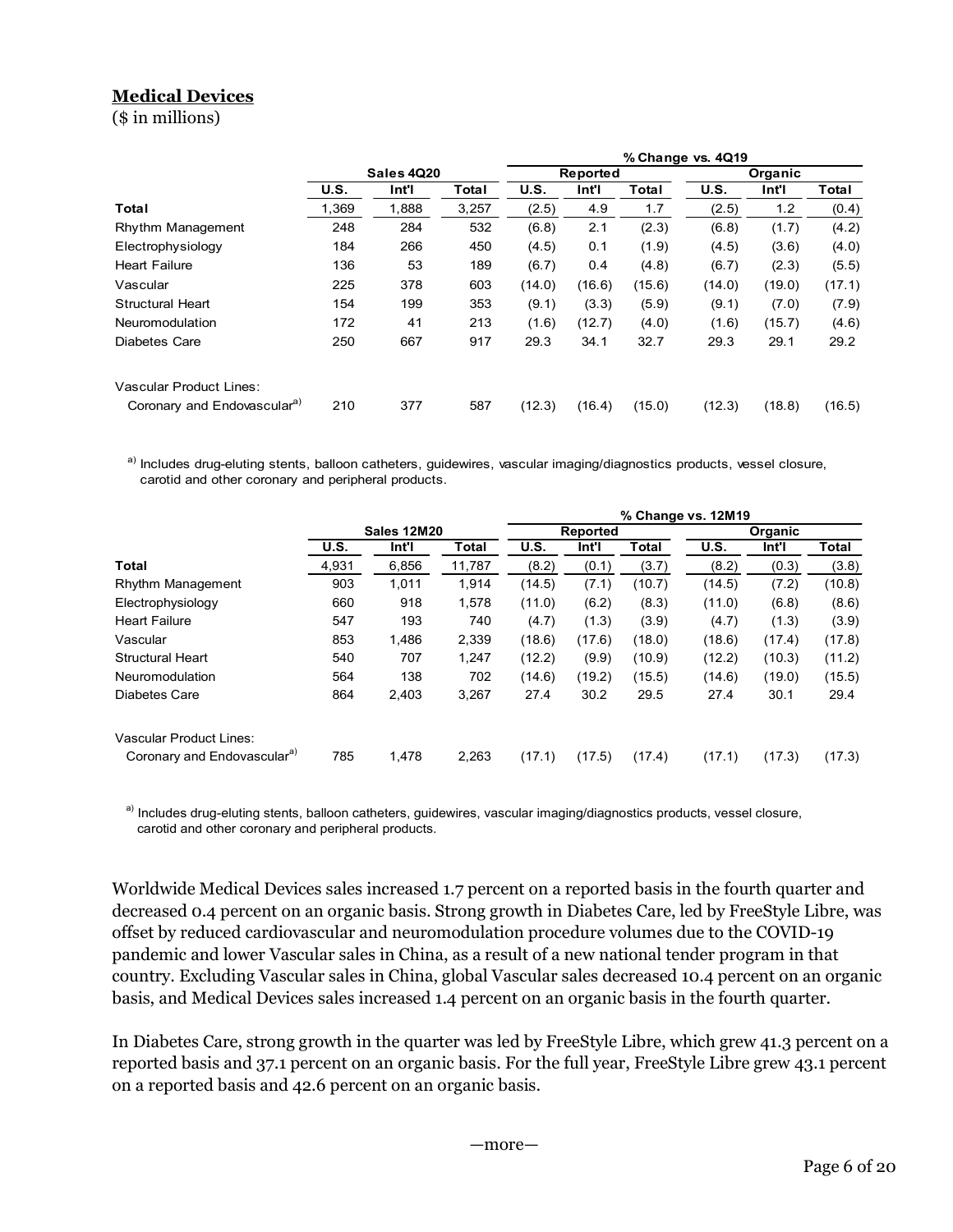Abbott continues to strengthen its Medical Devices portfolio, with several key product approvals in 2020, including:

- U.S. FDA clearance of FreeStyle Libre 2 as an integrated continuous glucose monitoring (iCGM) system for adults and children ages 4 and older with diabetes, achieving the highest level of accuracy and performance standards.<sup>4</sup>
- CE Mark of FreeStyle Libre 3, which automatically delivers up-to-the-minute glucose readings, unsurpassed 14-day accuracy $^5$  and real-time glucose alarms in the world's smallest and thinnest $^6$ wearable glucose sensor.
- CE Mark of Libre Sense Glucose Sport Biosensor, a small wearable sensor that helps athletes better understand the efficacy of their nutritional choices on training and athletic performance.
- CE Mark of MitraClip G4, Abbott's next-generation MitraClip heart system, the leading minimally invasive mitral heart valve repair device in the world.
- CE Mark of TriClip, the world's first minimally invasive, clip-based device for repair of a leaky tricuspid heart valve.
- CE Mark of Tendyne, a first-of-its-kind technology to replace a faulty mitral heart valve.
- U.S. approval of Gallant implantable cardioverter defibrillator (ICD) and cardiac resynchronization therapy defibrillator (CRT-D) devices, which include Bluetooth technology and a new patient smartphone app for improved remote monitoring and enhanced patient-physician engagement to help manage heart rhythm disorders.
- CE Mark of EnSite X EP System, a next-generation 3D cardiac mapping platform used for ablation therapy to treat abnormal heart rhythms.
- U.S. FDA clearance and CE Mark of the IonicRF™ Generator, a non-surgical, minimally invasive device that uses heat to target specific nerves for the management of chronic pain.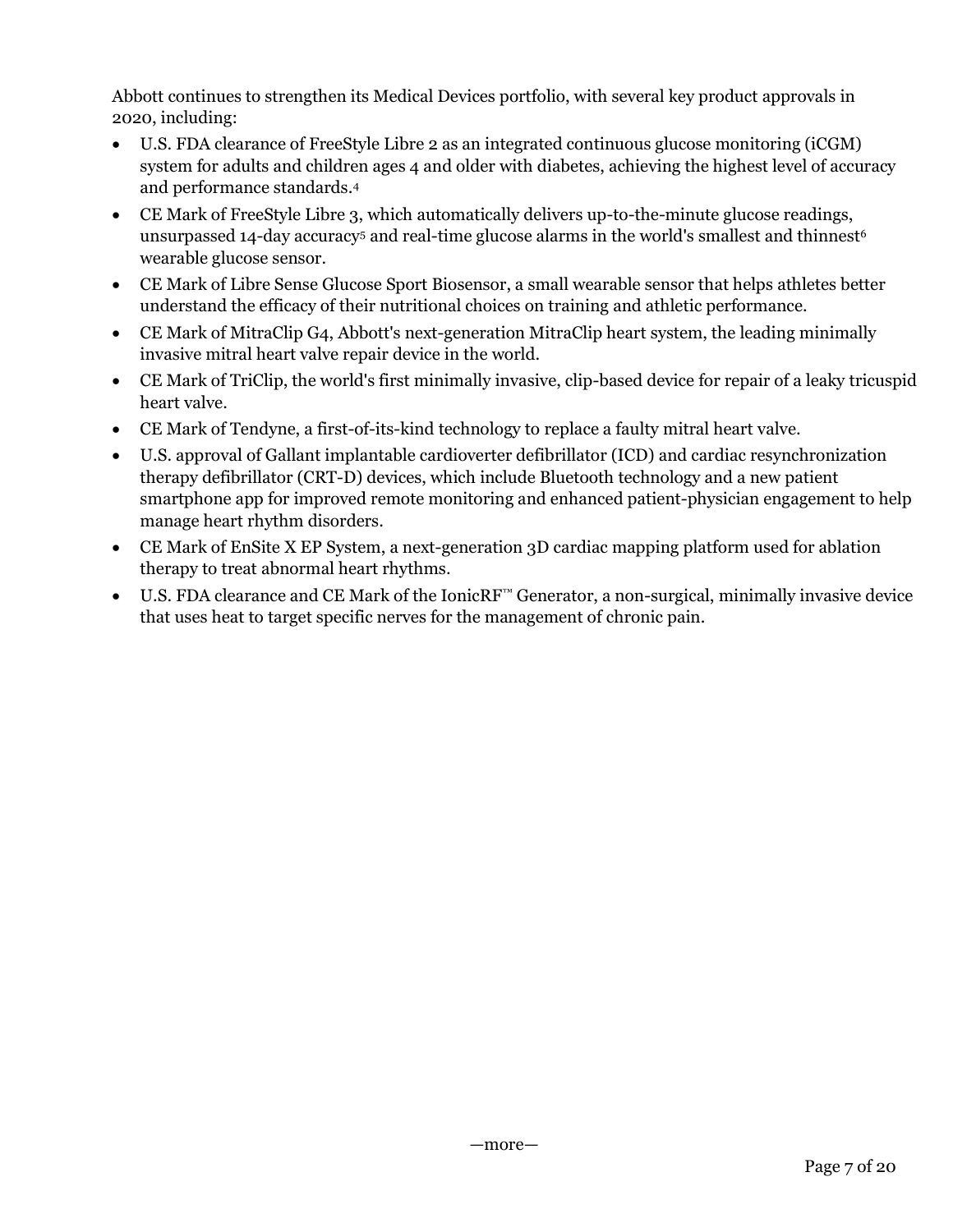## ABBOTT ISSUES GUIDANCE FOR 2021

Abbott projects full-year 2021 diluted earnings per share from continuing operations under GAAP of at least \$3.74. Abbott forecasts specified items for the full-year 2021 of \$1.26 primarily related to intangible amortization, expenses associated with acquisitions, restructuring and cost reduction initiatives and other net expenses. Excluding specified items, projected adjusted diluted earnings per share from continuing operations would be at least \$5.00 for full-year 2021.

## ABBOTT DECLARES 388TH CONSECUTIVE QUARTERLY DIVIDEND

On Dec. 11, 2020, the board of directors of Abbott increased the company's quarterly dividend to \$0.45 per share from \$0.36 per share, an increase of 25 percent. Abbott's cash dividend is payable Feb. 16, 2021, to shareholders of record at the close of business on Jan. 15, 2021.

Abbott has increased its dividend payout for 49 consecutive years and is a member of the S&P 500 Dividend Aristocrats Index, which tracks companies that have annually increased their dividend for at least 25 consecutive years.

## About Abbott:

Abbott is a global healthcare leader that helps people live more fully at all stages of life. Our portfolio of life-changing technologies spans the spectrum of healthcare, with leading businesses and products in diagnostics, medical devices, nutritionals and branded generic medicines. Our 109,000 colleagues serve people in more than 160 countries.

Connect with us at www.abbott.com, on LinkedIn at www.linkedin.com/company/abbott-/, on Facebook at www.facebook.com/Abbott and on Twitter @AbbottNews.

Abbott will live webcast its fourth-quarter earnings conference call through its Investor Relations website at www.abbottinvestor.com at 8 a.m. Central time today. An archived edition of the webcast will be available later that day.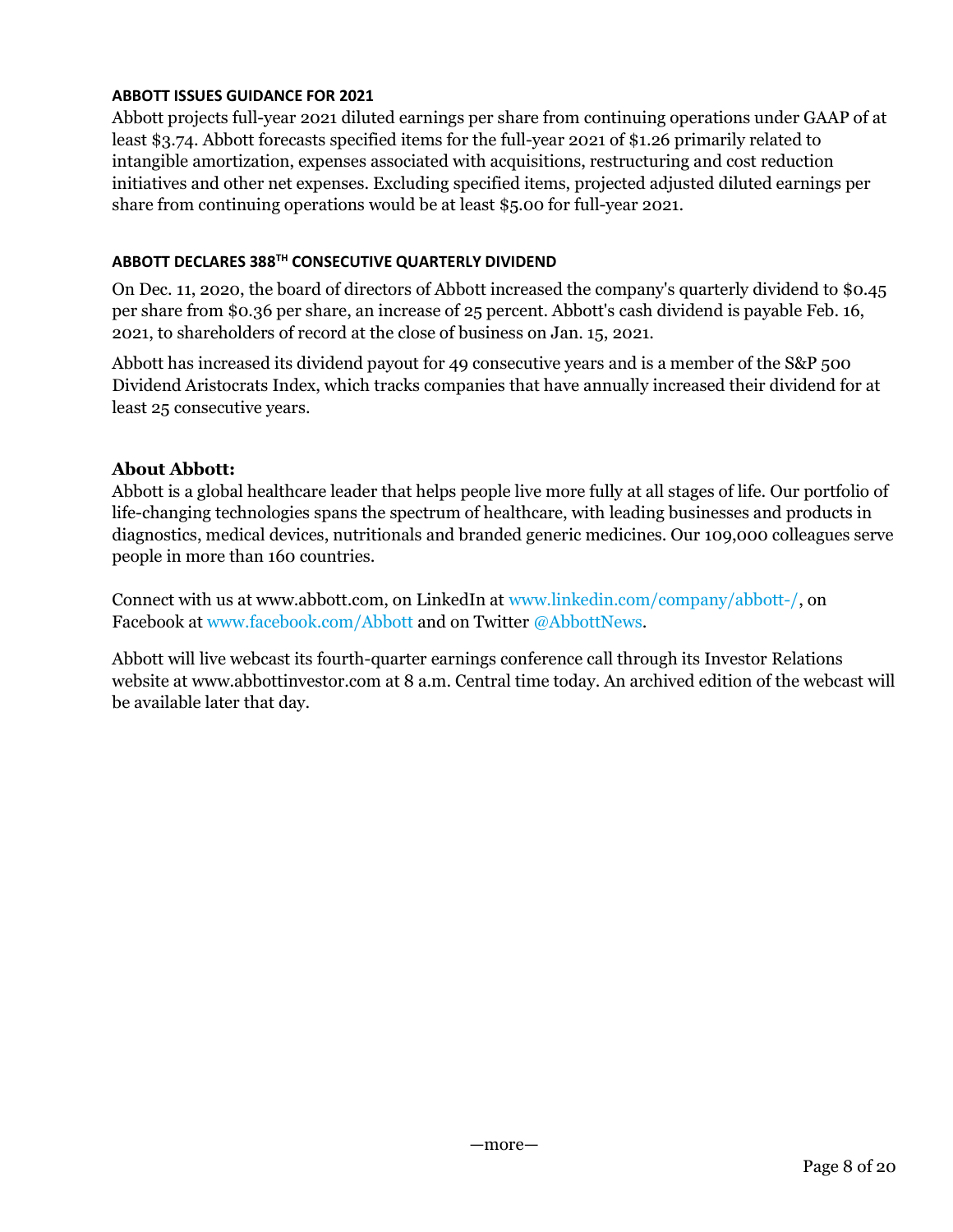## — Private Securities Litigation Reform Act of 1995 — A Caution Concerning Forward-Looking Statements

Some statements in this news release may be forward-looking statements for purposes of the Private Securities Litigation Reform Act of 1995. Abbott cautions that these forward-looking statements are subject to risks and uncertainties, including the impact of the COVID-19 pandemic on Abbott's operations and financial results, that may cause actual results to differ materially from those indicated in the forward-looking statements. Economic, competitive, governmental, technological and other factors that may affect Abbott's operations are discussed in Item 1A, "Risk Factors" in our Annual Report on Form 10-K for the year ended Dec. 31, 2019 and in Item 1A, "Risk Factors" in our Quarterly Report on Form 10-Q for the quarter ended March 31, 2020, and are incorporated herein by reference. Abbott undertakes no obligation to release publicly any revisions to forward-looking statements as a result of subsequent events or developments, except as required by law.

## Abbott Financial:

Scott Leinenweber, 224-668-0791 Michael Comilla, 224-668-1872 Laura Dauer, 224-667-2299

# Abbott Media:

Darcy Ross, 224-667-3655 Kate Dyer, 224-668-9965

- <sup>1</sup> Fourth-quarter 2020 diluted EPS from continuing operations on a GAAP basis reflects 103.4 percent growth.
- <sup>2</sup> Full year 2020 diluted EPS from continuing operations on a GAAP basis exceeded the guidance range Abbott issued in January 2020 of \$2.35 to \$2.45.
- <sup>3</sup> Full year 2021 guidance for diluted EPS from continuing operations on a GAAP basis reflects growth of at least 50 percent versus the prior year.
- <sup>4</sup> Based on FDA iCGM special controls.
- <sup>5</sup> Alva Shridhara, Timothy Bailey, Ronald Brazg, Erwin S. Budiman, Kristin Castorino, Mark P. Christiansen, Gregory Forlenza, Mark Kipnes, David R. Liljenquist, and Hanqing Liu. "Accuracy of a 14-Day Factory-Calibrated Continuous Glucose Monitoring System With Advanced Algorithm in Pediatric and Adult Population With Diabetes." Journal of Diabetes Science and Technology, (September 2020). https://doi.org/10.1177/1932296820958754.
- <sup>6</sup> Among patient-applied sensors. Data on File, Abbott Diabetes Care.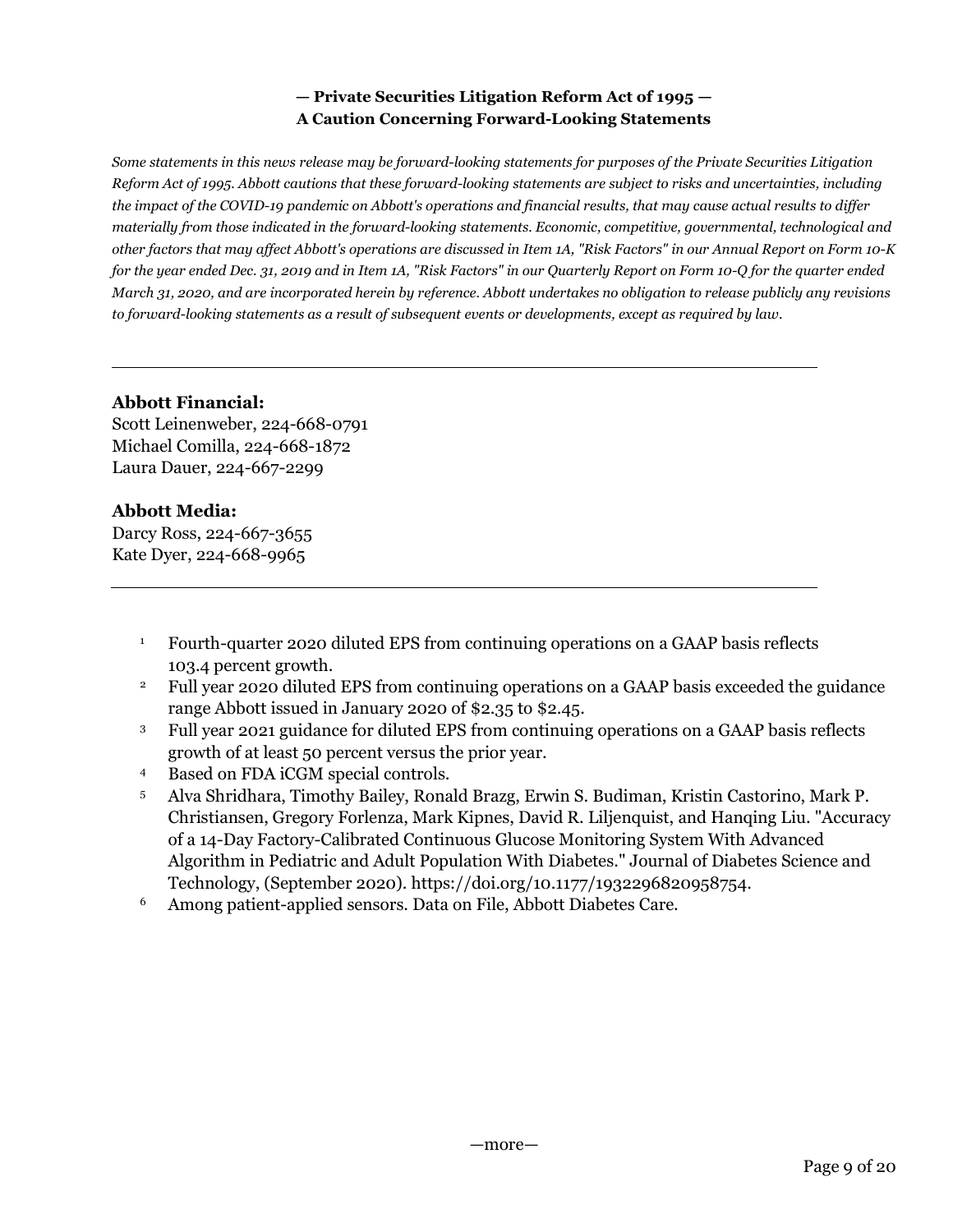# Abbott Laboratories and Subsidiaries Condensed Consolidated Statement of Earnings Fourth Quarter Ended December 31, 2020 and 2019 (in millions, except per share data) (unaudited)

| Condensed Consolidated Statement of Earnings                                                                   | Abbott Laboratories and Subsidiaries |                          |                  |    |
|----------------------------------------------------------------------------------------------------------------|--------------------------------------|--------------------------|------------------|----|
| Fourth Quarter Ended December 31, 2020 and 2019<br>(in millions, except per share data)<br>(unaudited)         |                                      |                          |                  |    |
| Net Sales                                                                                                      | 4Q20<br>\$10,701                     | 4Q19<br>\$8,314          | % Change<br>28.7 |    |
| Cost of products sold, excluding amortization expense                                                          | 4,493                                | 3,434                    | 30.8             |    |
| Amortization of intangible assets                                                                              | 508                                  | 483                      | 5.2              |    |
| Research and development                                                                                       | 698                                  | 595                      | 17.5             |    |
| Selling, general, and administrative                                                                           | 2,570                                | 2,413                    | 6.5              |    |
| <b>Total Operating Cost and Expenses</b>                                                                       | 8,269                                | 6,925                    | 19.4             |    |
| <b>Operating Earnings</b>                                                                                      | 2,432                                | 1,389                    | 75.0             |    |
| Interest expense, net                                                                                          | 127                                  | 139                      | (8.3)            |    |
| Net foreign exchange (gain) loss                                                                               | (5)                                  | (2)                      | n/m              |    |
| Debt extinguishment costs                                                                                      | --                                   | 63                       | n/m              |    |
| Other (income) expense, net<br>Earnings from Continuing Operations before taxes                                | (78)<br>2,388                        | (51)<br>1,240            | 49.6<br>92.4     |    |
|                                                                                                                |                                      |                          |                  |    |
| Tax expense on Earnings from Continuing Operations<br>Earnings from Continuing Operations                      | 230<br>2,158                         | 191<br>1,049             | 20.2<br>105.5    | 1) |
| Earnings from Discontinued Operations, net of taxes                                                            | $\overline{4}$                       |                          | n/m              |    |
|                                                                                                                |                                      | $\overline{\phantom{a}}$ |                  |    |
| Net Earnings                                                                                                   | \$2,162                              | \$1,049                  | 105.9            |    |
| Earnings from Continuing Operations, excluding<br>Specified Items, as described below                          | \$2,612                              | \$1,705                  | 53.2             | 2) |
| Diluted Earnings per Common Share from:                                                                        |                                      |                          |                  |    |
| <b>Continuing Operations</b>                                                                                   | \$1.20                               | \$0.59                   | 103.4            |    |
| <b>Discontinued Operations</b>                                                                                 | $\overline{\phantom{a}}$             | $\overline{\phantom{a}}$ | n/m              |    |
| Total                                                                                                          | \$1.20                               | \$0.59                   | 103.4            |    |
| Diluted Earnings per Common Share from Continuing<br>Operations, excluding Specified Items, as described below | \$1.45                               | \$0.95                   | 52.6             | 2) |
|                                                                                                                |                                      |                          |                  |    |
| Average Number of Common Shares Outstanding<br>Plus Dilutive Common Stock Options                              | 1,789                                | 1,781                    |                  |    |
|                                                                                                                |                                      |                          |                  |    |

## NOTES:

See tables on page 14 for an explanation of certain non-GAAP financial information.

n/m = Percent change is not meaningful.

See footnotes on the following page.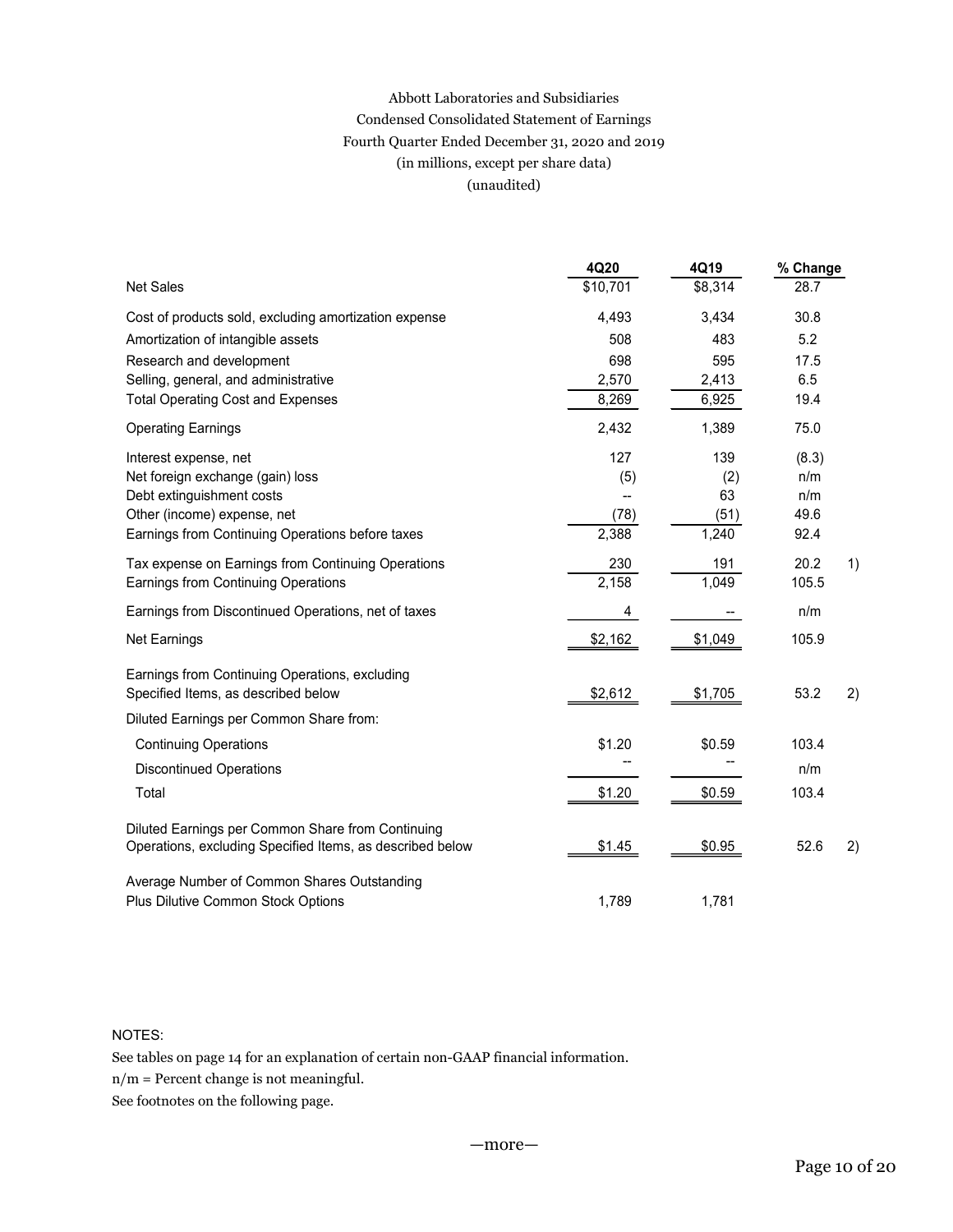- 1) 2020 Tax expense on Earnings from Continuing Operations includes the recognition of approximately \$135 million of tax benefits related to the impairment of certain assets, approximately \$25 million of net tax benefits as a result of the resolution of various tax positions related to prior years and approximately \$10 million in excess tax benefits associated with share-based compensation.
- 2) 2020 Net Earnings and Diluted Earnings per Common Share from Continuing Operations, excluding Specified Items, excludes net after-tax charges of \$454 million, or \$0.25 per share, for intangible amortization and impairment expenses and other net expenses primarily associated with acquisitions and restructuring actions.

2019 Net Earnings and Diluted Earnings per Common Share from Continuing Operations, excluding Specified Items, excludes net after-tax charges of \$656 million, or \$0.36 per share, for intangible amortization expense and other expenses primarily associated with acquisitions and restructuring actions.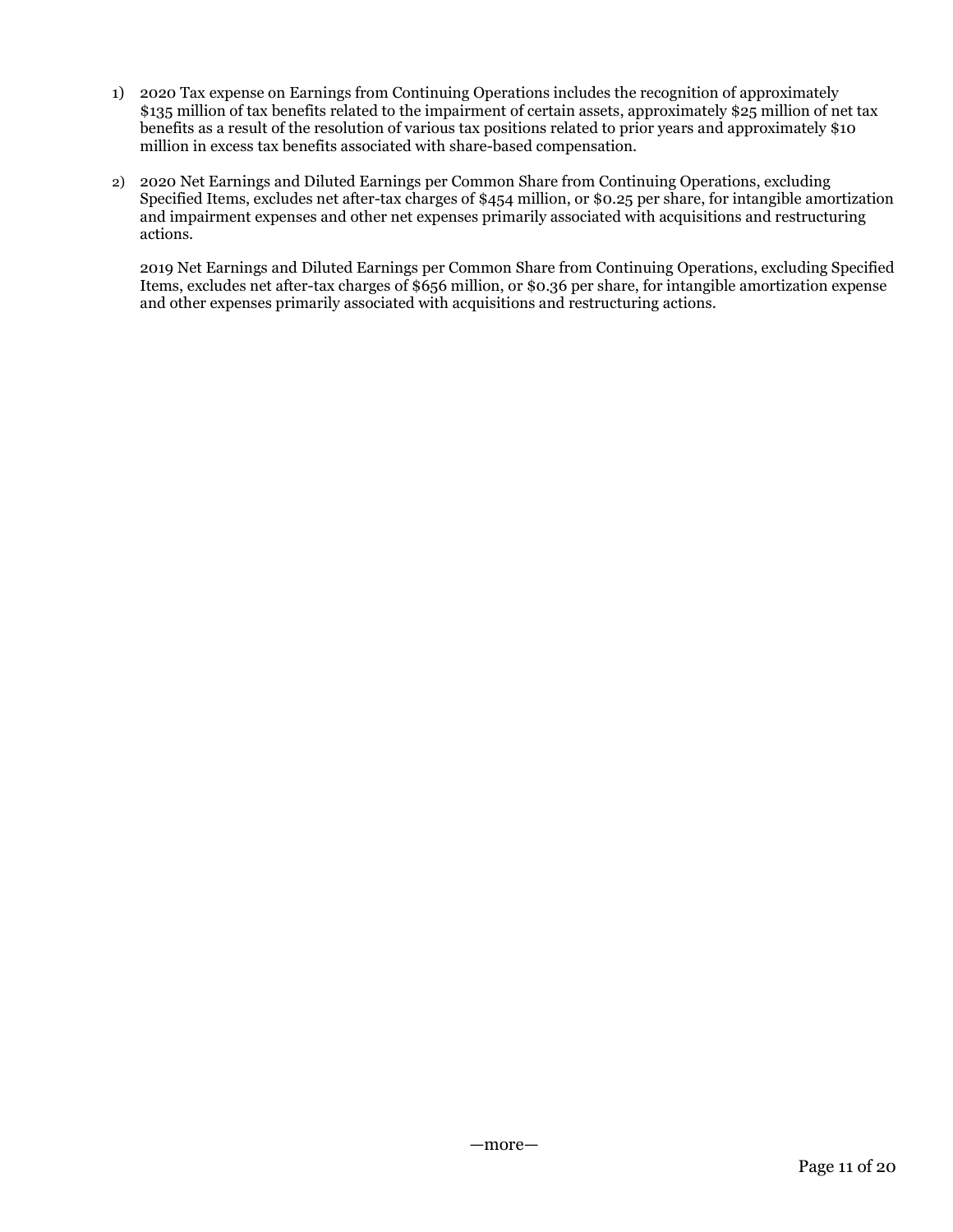# Abbott Laboratories and Subsidiaries Condensed Consolidated Statement of Earnings Year Ended December 31, 2020 and 2019 (in millions, except per share data) (unaudited)

| Year Ended December 31, 2020 and 2019<br>(in millions, except per share data)                                                                                                                              | Abbott Laboratories and Subsidiaries<br>Condensed Consolidated Statement of Earnings |                                             |                                                |    |
|------------------------------------------------------------------------------------------------------------------------------------------------------------------------------------------------------------|--------------------------------------------------------------------------------------|---------------------------------------------|------------------------------------------------|----|
| (unaudited)                                                                                                                                                                                                |                                                                                      |                                             |                                                |    |
| <b>Net Sales</b>                                                                                                                                                                                           | 12M20<br>\$34,608                                                                    | 12M19<br>\$31,904                           | % Change<br>8.5                                |    |
| Cost of products sold, excluding amortization expense<br>Amortization of intangible assets<br>Research and development<br>Selling, general, and administrative<br><b>Total Operating Cost and Expenses</b> | 15,003<br>2,132<br>2,420<br>9,696<br>29,251                                          | 13,231<br>1,936<br>2,440<br>9,765<br>27,372 | 13.4<br>10.1<br>(0.8)<br>(0.7)<br>6.9          | 1) |
| <b>Operating Earnings</b><br>Interest expense, net<br>Net foreign exchange (gain) loss<br>Debt extinguishment costs<br>Other (income) expense, net<br>Earnings from Continuing Operations before taxes     | 5,357<br>500<br>(8)<br>−−<br>(103)<br>4,968                                          | 4,532<br>576<br>7<br>63<br>(191)<br>4,077   | 18.2<br>(13.2)<br>n/m<br>n/m<br>(46.5)<br>21.8 |    |
| Tax expense on Earnings from Continuing Operations<br>Earnings from Continuing Operations                                                                                                                  | 497<br>4,471                                                                         | 390<br>3,687                                | 27.3<br>21.2                                   | 2) |
| Earnings from Discontinued Operations, net of taxes                                                                                                                                                        | 24                                                                                   | $\overline{\phantom{a}}$                    | n/m                                            |    |
| Net Earnings<br>Earnings from Continuing Operations, excluding<br>Specified Items, as described below                                                                                                      | \$4,495<br>\$6,552                                                                   | \$3,687<br>\$5,810                          | 21.9<br>12.8                                   | 3) |
| Diluted Earnings per Common Share from:                                                                                                                                                                    |                                                                                      |                                             |                                                |    |
| <b>Continuing Operations</b><br><b>Discontinued Operations</b>                                                                                                                                             | \$2.49<br>0.01                                                                       | \$2.06                                      | 20.9<br>n/m                                    |    |
| Total                                                                                                                                                                                                      | \$2.50                                                                               | \$2.06                                      | 21.4                                           |    |
| Diluted Earnings per Common Share from Continuing<br>Operations, excluding Specified Items, as described below                                                                                             | \$3.65                                                                               | \$3.24                                      | 12.7                                           | 3) |
| Average Number of Common Shares Outstanding<br>Plus Dilutive Common Stock Options                                                                                                                          | 1,786                                                                                | 1,781                                       |                                                |    |

#### NOTES:

See tables on page 15 for an explanation of certain non-GAAP financial information.

n/m = Percent change is not meaningful.

See footnotes on the following page.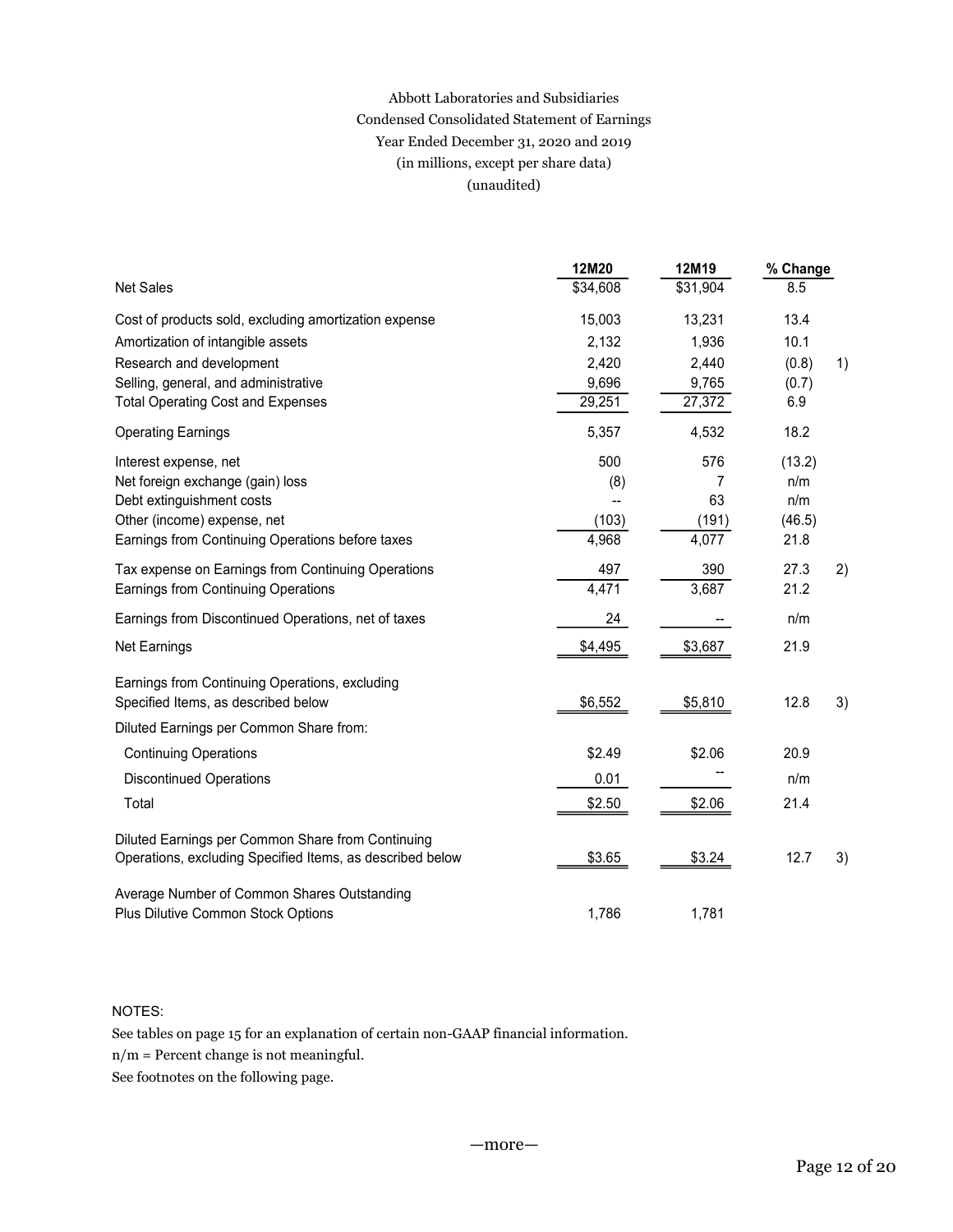- 1) In 2019, in conjunction with the acquisition of Cephea Valve Technologies, Inc., Abbott acquired an R&D asset valued at \$102 million, which was immediately expensed.
- 2) 2020 Tax expense on Earnings from Continuing Operations includes the recognition of approximately \$170 million of tax benefits related to the impairment of certain assets, approximately \$140 million of net tax benefits as a result of the resolution of various tax positions related to prior years and approximately \$100 million in excess tax benefits associated with share-based compensation.

2019 Tax expense on Earnings from Continuing Operations includes the impact of a \$86 million reduction of the transition tax associated with the Tax Cuts and Jobs Act (TCJA) and approximately \$100 million in excess tax benefits associated with share-based compensation.

3) 2020 Net Earnings and Diluted Earnings per Common Share from Continuing Operations, excluding Specified Items, excludes net after-tax charges of \$2.081 billion, or \$1.16 per share, for intangible amortization expense, impairment charges and other net expense primarily associated with acquisitions, restructuring actions and income from a litigation settlement.

2019 Net Earnings and Diluted Earnings per Common Share from Continuing Operations, excluding Specified Items, excludes net after-tax charges of \$2.123 billion, or \$1.18 per share, for intangible amortization expense and other expenses primarily associated with acquisitions and restructuring actions.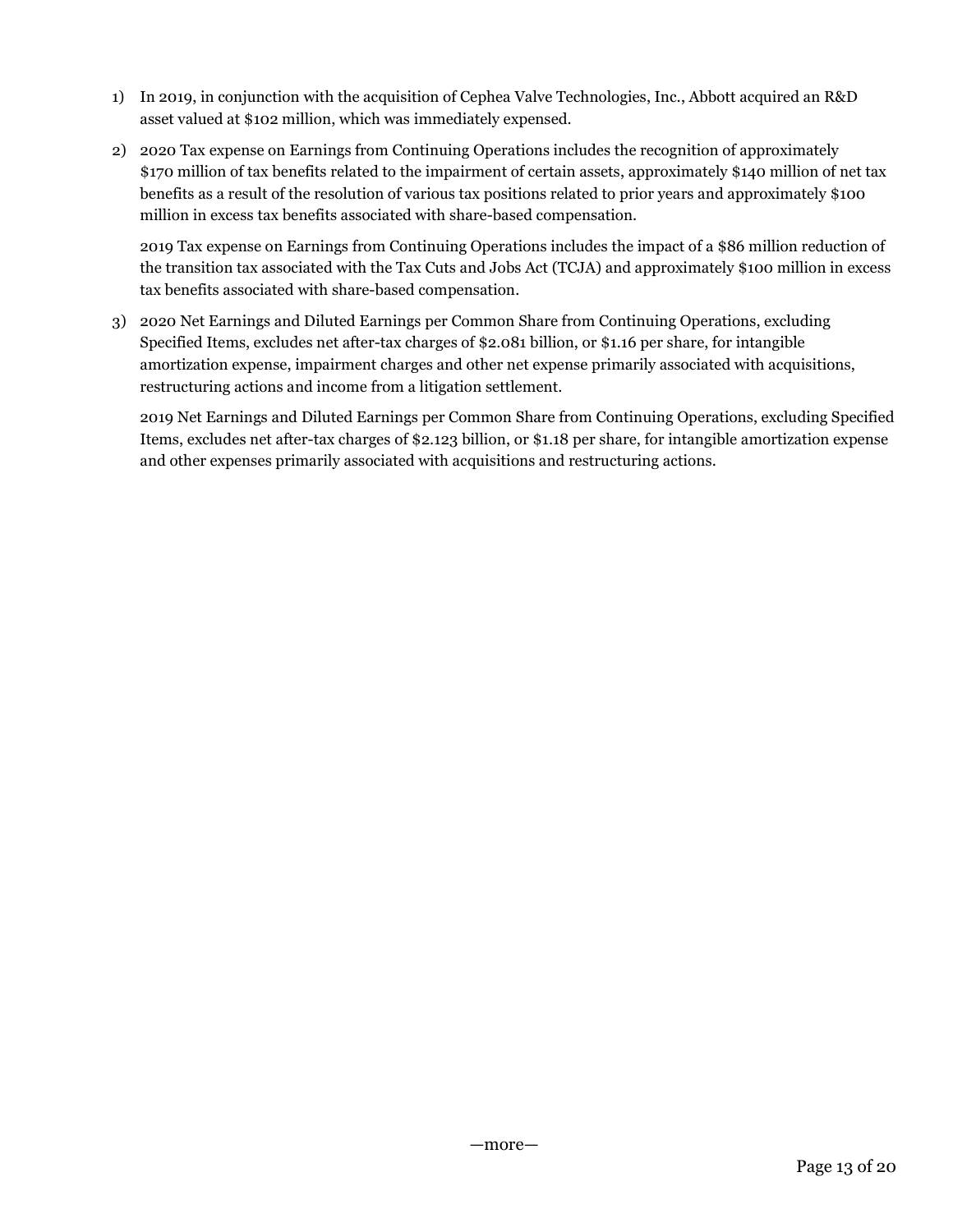#### Abbott Laboratories and Subsidiaries

#### Non-GAAP Reconciliation of Financial Information From Continuing Operations

#### Fourth Quarter Ended December 31, 2020 and 2019

#### (in millions, except per share data)

#### (unaudited)

|                                                       |   |                                 |      | 4Q20                      |                      |                        |
|-------------------------------------------------------|---|---------------------------------|------|---------------------------|----------------------|------------------------|
|                                                       |   | As<br><b>Reported</b><br>(GAAP) |      | <b>Specified</b><br>Items | As<br>Adjusted       | $%$ to<br><b>Sales</b> |
| Intangible Amortization                               | S | 508                             | - \$ | (508)                     | -5<br>$\blacksquare$ |                        |
| Gross Margin                                          |   | 5,700                           |      | 557                       | 6,257                | 58.5%                  |
| R&D                                                   |   | 698                             |      | (61)                      | 637                  | 6.0%                   |
| SG&A                                                  |   | 2,570                           |      | (56)                      | 2,514                | 23.5%                  |
| Other (income) expense, net                           |   | (78)                            |      | 23                        | (55)                 |                        |
| Earnings from Continuing Operations before taxes      |   | 2,388                           |      | 651                       | 3,039                |                        |
| Tax expense on Earnings from Continuing Operations    |   | 230                             |      | 197                       | 427                  |                        |
| Earnings from Continuing Operations                   |   | 2,158                           |      | 454                       | 2,612                |                        |
| Diluted Earnings per Share from Continuing Operations |   | \$1.20                          |      | \$0.25                    | \$1.45               |                        |

Specified items reflect intangible amortization expense of \$508 million and other net expenses of \$143 million, primarily associated with acquisitions, restructuring actions and other expenses. See page 17 for additional details regarding specified items.

|                                                       |           |    | 4Q19             |          |              |
|-------------------------------------------------------|-----------|----|------------------|----------|--------------|
|                                                       | As        |    |                  |          |              |
|                                                       | Reported  |    | <b>Specified</b> | As       | $%$ to       |
|                                                       | (GAAP)    |    | Items            | Adjusted | <b>Sales</b> |
| Intangible Amortization                               | \$<br>483 | S. | $(483)$ \$       | $\sim$   |              |
| Gross Margin                                          | 4,397     |    | 545              | 4,942    | 59.4%        |
| R&D.                                                  | 595       |    | (39)             | 556      | $6.7\%$      |
| SG&A                                                  | 2,413     |    | (62)             | 2,351    | 28.3%        |
| Debt extinguishment costs                             | 63        |    | (63)             | --       |              |
| Other (income) expense, net                           | (51)      |    | (5)              | (56)     |              |
| Earnings from Continuing Operations before taxes      | 1,240     |    | 714              | 1,954    |              |
| Tax expense on Earnings from Continuing Operations    | 191       |    | 58               | 249      |              |
| Earnings from Continuing Operations                   | 1,049     |    | 656              | 1,705    |              |
| Diluted Earnings per Share from Continuing Operations | \$0.59    |    | \$0.36           | \$0.95   |              |

Specified items reflect intangible amortization expense of \$483 million and other expenses of \$231 million, primarily associated with acquisitions, restructuring actions and other expenses. See page 18 for additional details regarding specified items.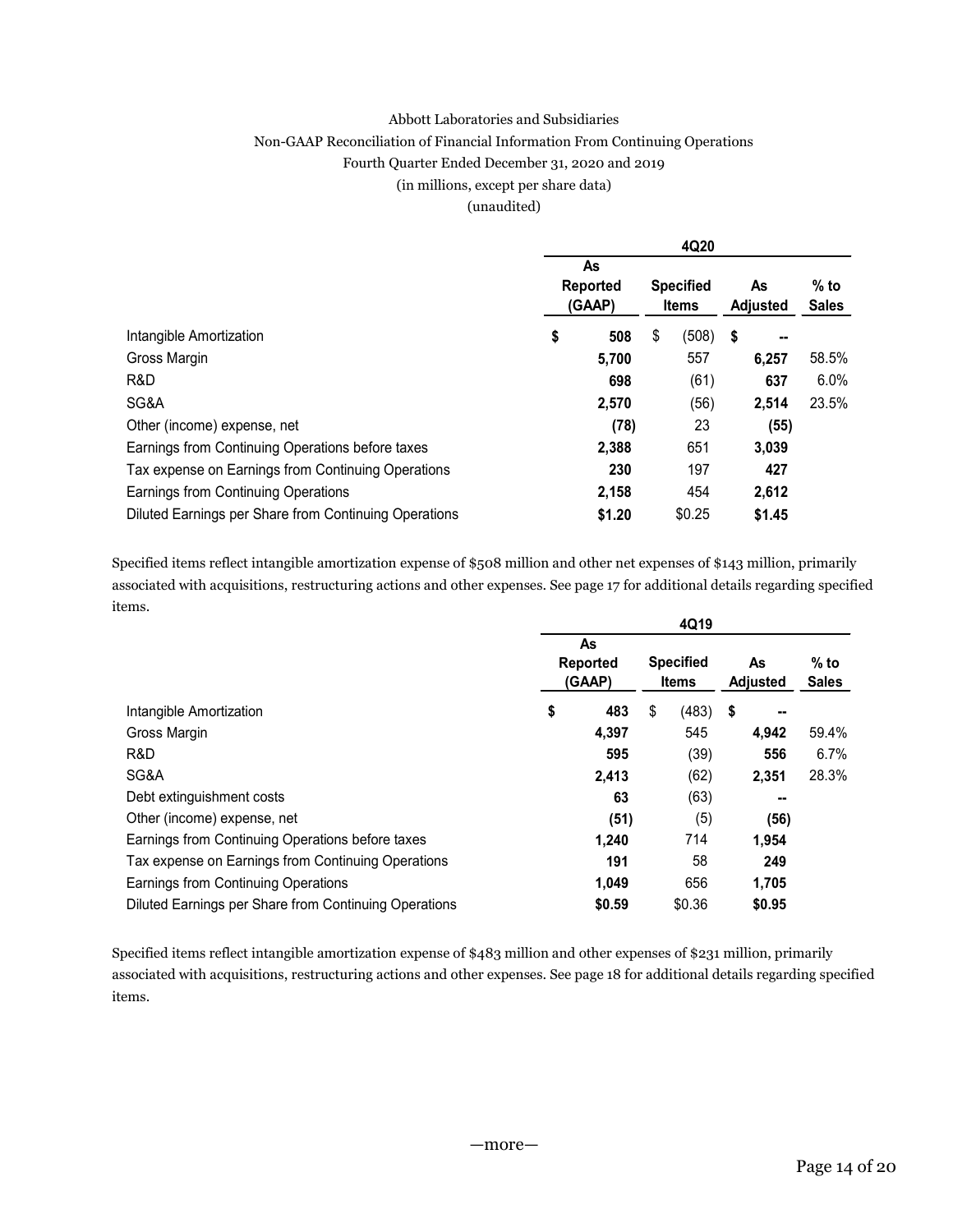#### Abbott Laboratories and Subsidiaries

## Non-GAAP Reconciliation of Financial Information From Continuing Operations

Year Ended December 31, 2020 and 2019

## (in millions, except per share data)

(unaudited)

|                                                       |                          | 12M20                     |                       |                        |
|-------------------------------------------------------|--------------------------|---------------------------|-----------------------|------------------------|
|                                                       | As<br>Reported<br>(GAAP) | <b>Specified</b><br>Items | As<br><b>Adjusted</b> | $%$ to<br><b>Sales</b> |
| Intangible Amortization                               | \$2,132                  | (2, 132)<br>\$            | - \$<br>$\mathbf{u}$  |                        |
| Gross Margin                                          | 17,473                   | 2,452                     | 19,925                | 57.6%                  |
| R&D                                                   | 2,420                    | (125)                     | 2,295                 | 6.6%                   |
| SG&A                                                  | 9,696                    | (75)                      | 9,621                 | 27.8%                  |
| Other (income) expense, net                           | (103)                    | (88)                      | (191)                 |                        |
| Earnings from Continuing Operations before taxes      | 4,968                    | 2,740                     | 7,708                 |                        |
| Tax expense on Earnings from Continuing Operations    | 497                      | 659                       | 1,156                 |                        |
| Earnings from Continuing Operations                   | 4,471                    | 2,081                     | 6,552                 |                        |
| Diluted Earnings per Share from Continuing Operations | \$2.49                   | \$1.16                    | \$3.65                |                        |

Specified items reflect intangible amortization expense of \$2.132 billion and other net expenses of \$608 million, primarily associated with acquisitions, restructuring actions, asset impairments, other expenses and litigation settlement income. See page 19 for additional details regarding specified items.

|                                                       |                          |        | 12M19                     |                |                        |  |
|-------------------------------------------------------|--------------------------|--------|---------------------------|----------------|------------------------|--|
|                                                       | As<br>Reported<br>(GAAP) |        | <b>Specified</b><br>Items | As<br>Adjusted | $%$ to<br><b>Sales</b> |  |
| Intangible Amortization                               |                          | 1,936  | $(1,936)$ \$<br>S         | $\sim$         |                        |  |
| Gross Margin                                          |                          | 16,737 | 2,140                     | 18,877         | 59.2%                  |  |
| R&D                                                   |                          | 2,440  | (198)                     | 2,242          | 7.0%                   |  |
| SG&A                                                  |                          | 9,765  | (240)                     | 9,525          | 29.9%                  |  |
| Debt extinguishment costs                             |                          | 63     | (63)                      | $\sim$         |                        |  |
| Other (income) expense, net                           |                          | (191)  | (37)                      | (228)          |                        |  |
| Earnings from Continuing Operations before taxes      |                          | 4,077  | 2,678                     | 6,755          |                        |  |
| Tax expense on Earnings from Continuing Operations    |                          | 390    | 555                       | 945            |                        |  |
| Earnings from Continuing Operations                   |                          | 3,687  | 2,123                     | 5,810          |                        |  |
| Diluted Earnings per Share from Continuing Operations |                          | \$2.06 | \$1.18                    | \$3.24         |                        |  |

Specified items reflect intangible amortization expense of \$1.936 billion and other expenses of \$742 million, primarily associated with acquisitions, restructuring actions and other expenses. See page 20 for additional details regarding specified items.

A reconciliation of the fourth-quarter tax rates for continuing operations for 2020 and 2019 is shown below: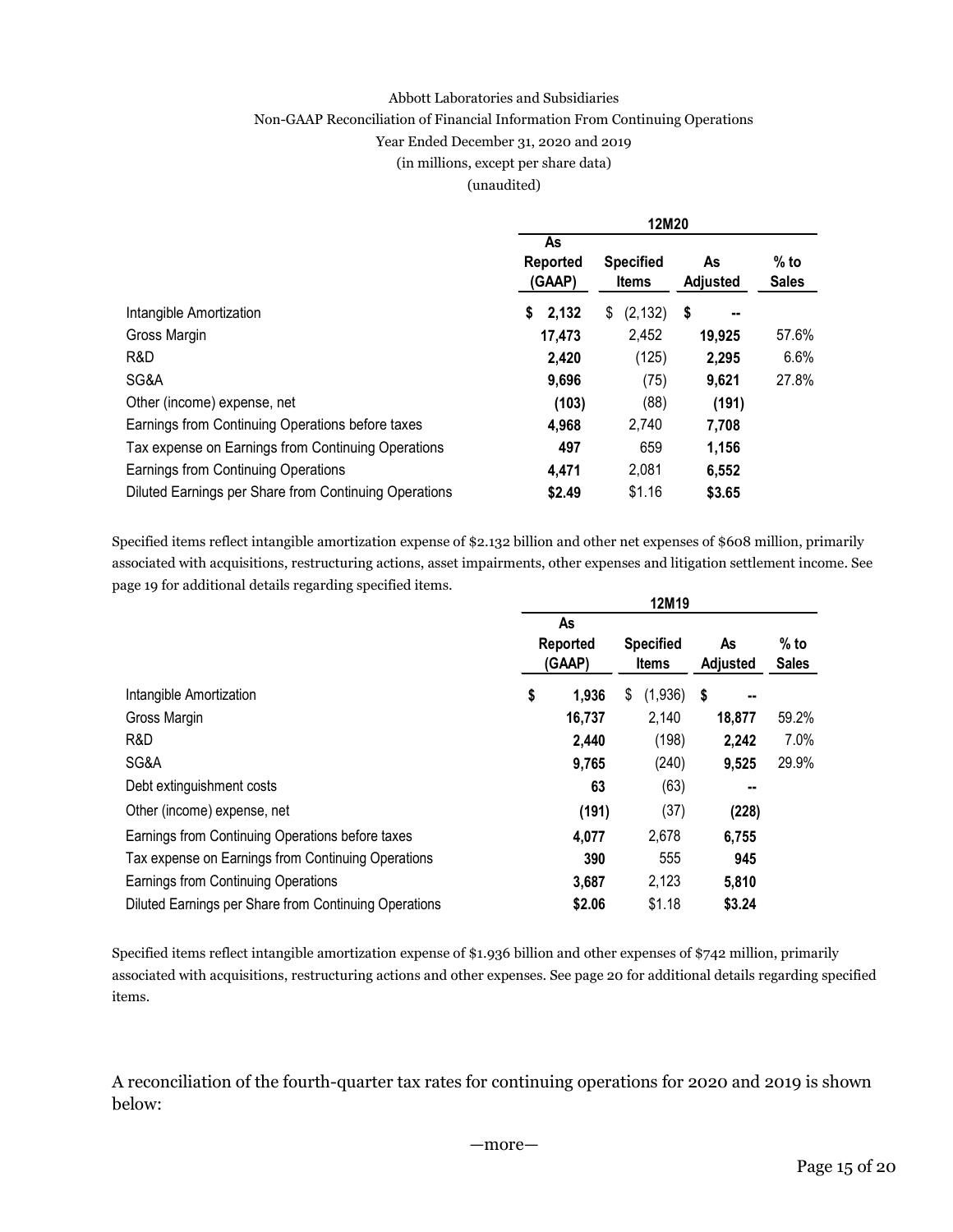|                                                                                                                  |         | 4Q20            |            |
|------------------------------------------------------------------------------------------------------------------|---------|-----------------|------------|
|                                                                                                                  | Pre-Tax | <b>Taxes on</b> | <b>Tax</b> |
| (\$ in millions)                                                                                                 | Income  | <b>Earnings</b> | Rate       |
| As reported (GAAP)                                                                                               | \$2,388 | 230<br>\$       | $9.6\%$ 1) |
| Specified items                                                                                                  | 651     | 197             |            |
| <b>Excluding specified items</b>                                                                                 | \$3,039 | \$427           | 14.1%      |
|                                                                                                                  |         |                 |            |
|                                                                                                                  |         | 4Q19            |            |
|                                                                                                                  | Pre-Tax | <b>Taxes on</b> | <b>Tax</b> |
| (\$ in millions)                                                                                                 | Income  | <b>Earnings</b> | Rate       |
| As reported (GAAP)                                                                                               | \$1,240 | \$191           | 15.4%      |
| Specified items                                                                                                  | 714     | 58              |            |
| <b>Excluding specified items</b>                                                                                 | \$1,954 | \$249           | 12.8%      |
|                                                                                                                  |         |                 |            |
| 2020 Tax expense on Earnings from Continuing Operations includes the recognition of approximately<br>1)          |         |                 |            |
| \$135 million of tax benefits related to the impairment of certain assets, approximately \$25 million of net tax |         |                 |            |
|                                                                                                                  |         |                 |            |

|                                                                                                                                                                      |                  | 4Q19            |             |  |
|----------------------------------------------------------------------------------------------------------------------------------------------------------------------|------------------|-----------------|-------------|--|
| (\$ in millions)                                                                                                                                                     | Pre-Tax          | Taxes on        | <b>Tax</b>  |  |
|                                                                                                                                                                      | Income           | <b>Earnings</b> | Rate        |  |
| As reported (GAAP)                                                                                                                                                   | \$1,240          | \$191           | 15.4%       |  |
| Specified items                                                                                                                                                      | 714              | 58              |             |  |
| <b>Excluding specified items</b>                                                                                                                                     | \$1,954          | \$249           | 12.8%       |  |
| 2020 Tax expense on Earnings from Continuing Operations includes the recognition of approximately<br>1)                                                              |                  |                 |             |  |
| \$135 million of tax benefits related to the impairment of certain assets, approximately \$25 million of net tax                                                     |                  |                 |             |  |
| benefits as a result of the resolution of various tax positions related to prior years and approximately \$10                                                        |                  |                 |             |  |
| million in excess tax benefits associated with share-based compensation.                                                                                             |                  |                 |             |  |
|                                                                                                                                                                      |                  |                 |             |  |
|                                                                                                                                                                      |                  |                 |             |  |
|                                                                                                                                                                      |                  | 12M20           |             |  |
|                                                                                                                                                                      | Pre-Tax          | Taxes on        | Tax         |  |
| $($$ in millions)                                                                                                                                                    | Income           | <b>Earnings</b> | Rate        |  |
|                                                                                                                                                                      | \$4,968          | \$497           | $10.0\%$ 2) |  |
| As reported (GAAP)<br>Specified items                                                                                                                                | 2,740            | 659             |             |  |
| <b>Excluding specified items</b>                                                                                                                                     | \$7,708          | \$1,156         | 15.0%       |  |
|                                                                                                                                                                      |                  | 12M19           |             |  |
|                                                                                                                                                                      | Pre-Tax          | Taxes on        | Tax         |  |
| (\$ in millions)                                                                                                                                                     | Income           | <b>Earnings</b> | Rate        |  |
| As reported (GAAP)                                                                                                                                                   | \$4,077          | \$390           | $9.6\%$ 3)  |  |
| A reconciliation of the year-to-date tax rates for continuing operations for 2020 and 2019 is shown<br>below:<br>Specified items<br><b>Excluding specified items</b> | 2,678<br>\$6,755 | 555<br>\$945    | 14.0%       |  |

2) 2020 Tax expense on Earnings from Continuing Operations includes the recognition of approximately \$170 million of tax benefits related to the impairment of certain assets, approximately \$140 million of net tax benefits as a result of the resolution of various tax positions related to prior years and approximately \$100 million in excess tax benefits associated with share-based compensation.

3) Reported tax rate on a GAAP basis for 2019 includes the impact of a \$86 million reduction of the transition tax associated with the TCJA and approximately \$100 million in excess tax benefits associated with sharebased compensation.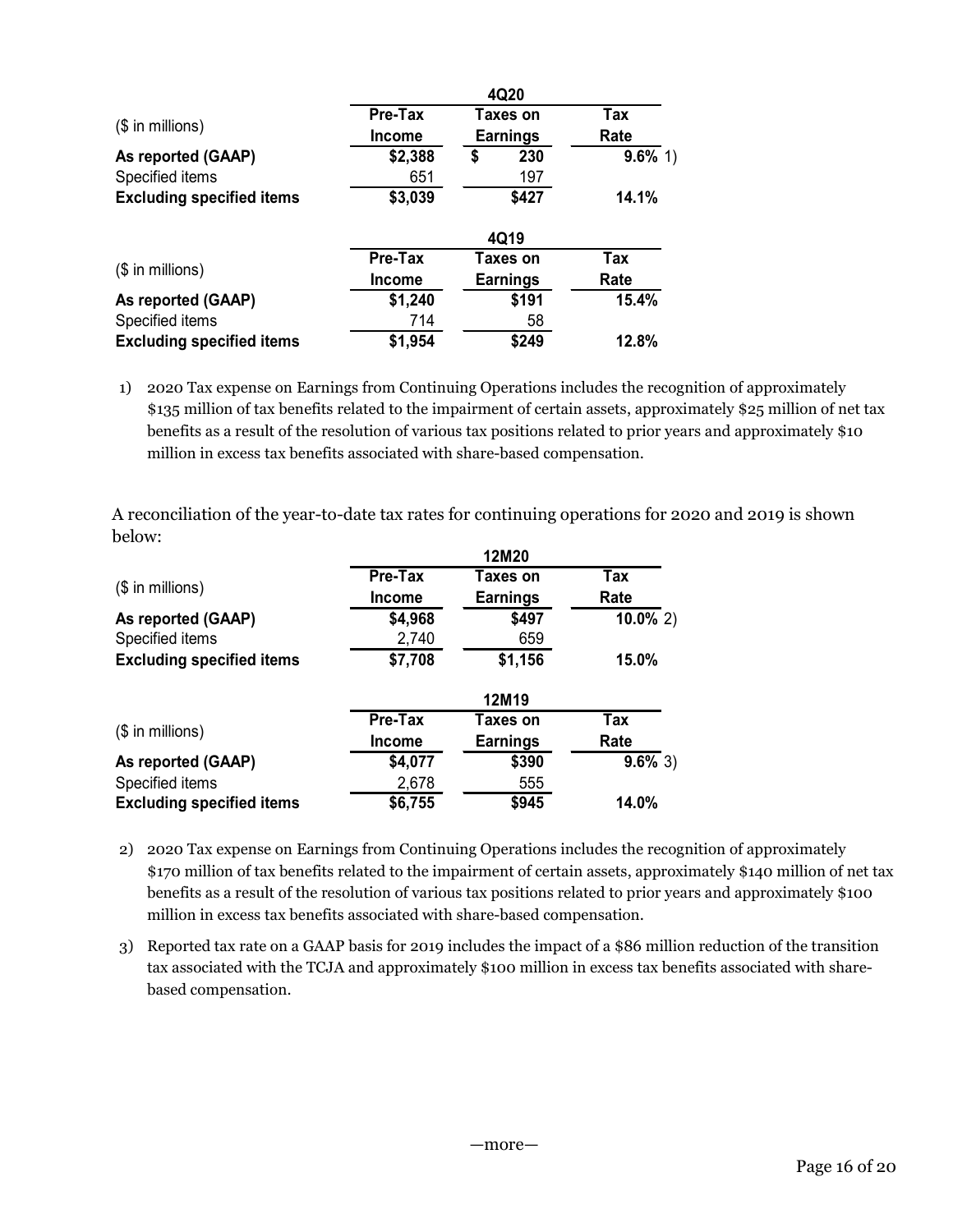# Abbott Laboratories and Subsidiaries Details of Specified Items Fourth Quarter Ended December 31, 2020 (in millions, except per share data) (unaudited)

|                                                                                              |    | Abbott Laboratories and Subsidiaries                                 |               |                                                           |                                  |                 |           |                                     |
|----------------------------------------------------------------------------------------------|----|----------------------------------------------------------------------|---------------|-----------------------------------------------------------|----------------------------------|-----------------|-----------|-------------------------------------|
|                                                                                              |    | Details of Specified Items<br>Fourth Quarter Ended December 31, 2020 |               |                                                           |                                  |                 |           |                                     |
|                                                                                              |    | (in millions, except per share data)                                 |               |                                                           |                                  |                 |           |                                     |
|                                                                                              |    | (unaudited)                                                          |               |                                                           |                                  |                 |           |                                     |
|                                                                                              |    |                                                                      |               |                                                           |                                  |                 |           |                                     |
|                                                                                              | £. | Acquisition or<br>Divestiture-<br>related (a)                        |               | Restructuring<br>and Cost<br>Reduction<br>Initiatives (b) | \$<br>Intangible<br>Amortization | Other (c)<br>\$ |           | Total<br>Specifieds<br>$\mathbb{S}$ |
| Gross Margin<br>R&D                                                                          |    | 23                                                                   | $\sqrt[6]{2}$ | 23<br>6                                                   | 508<br>$\overline{\phantom{a}}$  |                 | 3<br>(65) | 557<br>(61)                         |
| SG&A                                                                                         |    | (2)<br>(25)                                                          |               | (4)                                                       | $\overline{\phantom{a}}$         |                 | (27)      | (56)                                |
| Other (income) expense, net                                                                  |    | 24                                                                   |               | $\overline{\phantom{a}}$                                  | $\overline{\phantom{a}}$         |                 | (1)       | 23                                  |
| Earnings from Continuing Operations before taxes                                             | \$ | 26                                                                   | \$            | 21                                                        | \$<br>508                        | \$              | 96        | 651                                 |
| Tax expense on Earnings from Continuing Operations (d)                                       |    |                                                                      |               |                                                           |                                  |                 |           | 197                                 |
| Earnings from Continuing Operations<br>Diluted Earnings per Share from Continuing Operations |    |                                                                      |               |                                                           |                                  |                 |           | 454<br>\$<br>0.25<br>\$             |

- a) Acquisition-related expenses include integration costs, which represent incremental costs directly related to integrating the acquired businesses and include expenditures for retention and the integration of systems, processes and business activities.
- b) Restructuring and cost reduction initiative expenses include severance, outplacement, and other direct costs associated with specific restructuring plans and cost reduction initiatives. Restructuring and cost reduction plans consist of distinct initiatives to streamline operations including the consolidation and rationalization of business activities and facilities, workforce reductions, the transfer of product lines between manufacturing facilities, and the transfer of other business activities between sites.
- c) Other primarily relates to the impairment of an intangible asset and the net costs related to certain litigation.
- d) Reflects the net tax benefit associated with the specified items and excess tax benefits associated with share-based compensation.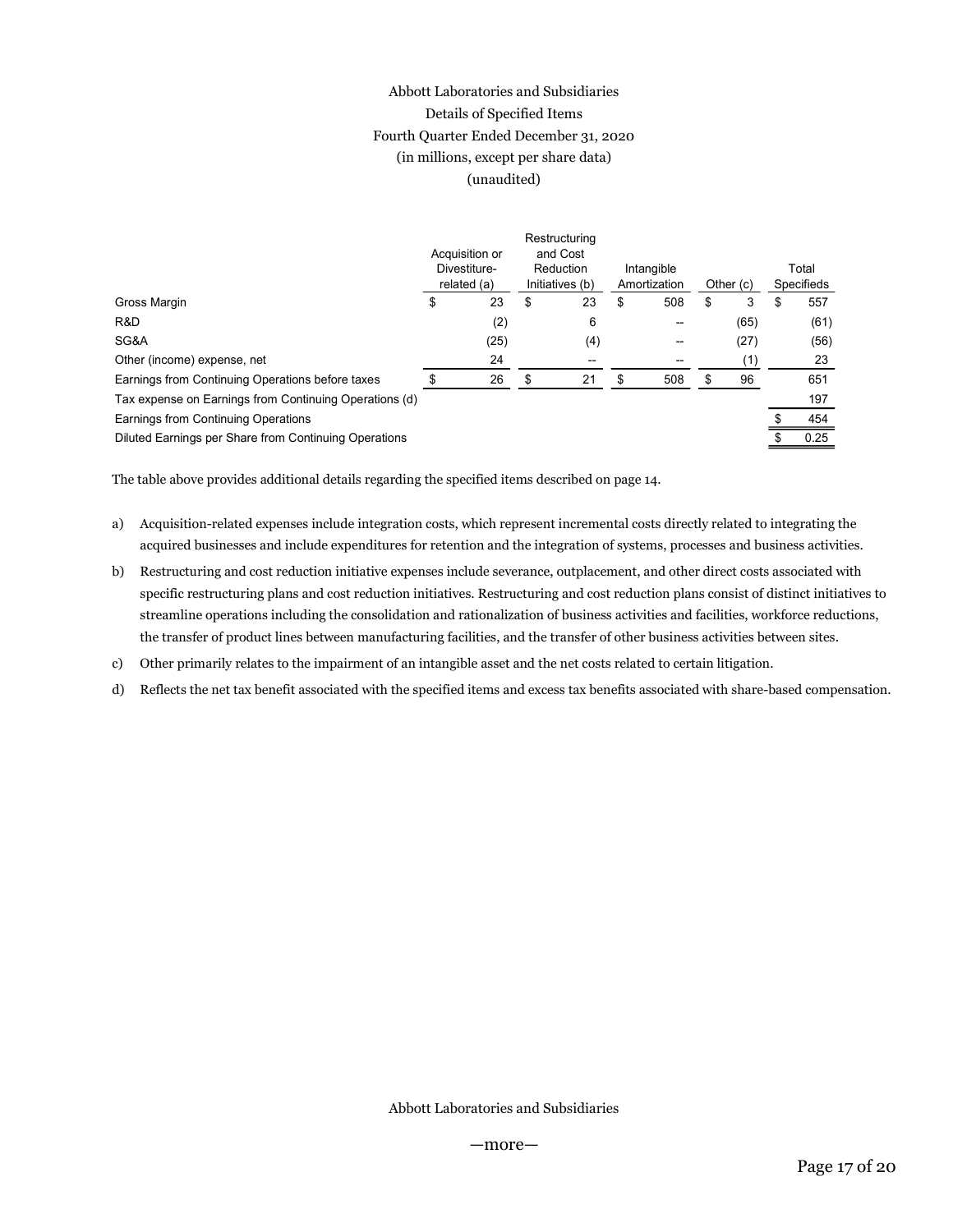# Details of Specified Items Fourth Quarter Ended December 31, 2019 (in millions, except per share data) (unaudited)

|                                                                                                 |                                        | Details of Specified Items           |                           |                           |                              |                          |                                             |                    |      |
|-------------------------------------------------------------------------------------------------|----------------------------------------|--------------------------------------|---------------------------|---------------------------|------------------------------|--------------------------|---------------------------------------------|--------------------|------|
|                                                                                                 | Fourth Quarter Ended December 31, 2019 |                                      |                           |                           |                              |                          |                                             |                    |      |
|                                                                                                 |                                        | (in millions, except per share data) |                           |                           |                              |                          |                                             |                    |      |
|                                                                                                 |                                        | (unaudited)                          |                           |                           |                              |                          |                                             |                    |      |
|                                                                                                 |                                        |                                      |                           |                           |                              |                          |                                             |                    |      |
|                                                                                                 |                                        |                                      |                           |                           |                              |                          |                                             |                    |      |
|                                                                                                 |                                        | Acquisition or                       |                           | Restructuring<br>and Cost |                              |                          |                                             |                    |      |
|                                                                                                 |                                        | Divestiture-                         |                           | Reduction                 | Intangible                   |                          |                                             | Total              |      |
| Gross Margin                                                                                    | \$                                     | related (a)<br>34                    | \$                        | Initiatives (b)<br>28     | Amortization<br>$\mathbb{S}$ | 483                      | \$<br>Other (c)<br>$\overline{\phantom{0}}$ | Specifieds<br>$\,$ | 545  |
| R&D                                                                                             |                                        | (15)                                 |                           | (22)                      |                              | $\overline{\phantom{a}}$ | (2)                                         |                    | (39) |
| SG&A                                                                                            |                                        | (39)                                 |                           | (23)                      |                              |                          | $\overline{\phantom{a}}$                    |                    | (62) |
| Debt extinguishment costs                                                                       |                                        | $\overline{\phantom{a}}$             |                           | $\overline{\phantom{a}}$  |                              |                          | (63)                                        |                    | (63) |
| Other (income) expense, net                                                                     |                                        | (5)                                  |                           | $\overline{\phantom{a}}$  |                              |                          | $\overline{\phantom{a}}$                    |                    | (5)  |
| Earnings from Continuing Operations before taxes                                                | $\boldsymbol{\mathsf{S}}$              | 93                                   | $\boldsymbol{\mathsf{S}}$ | 73                        | $\boldsymbol{\mathsf{S}}$    | 483                      | \$<br>65                                    |                    | 714  |
| Tax expense on Earnings from Continuing Operations (d)                                          |                                        |                                      |                           |                           |                              |                          |                                             |                    | 58   |
| Earnings from Continuing Operations                                                             |                                        |                                      |                           |                           |                              |                          |                                             | \$                 | 656  |
| Diluted Earnings per Share from Continuing Operations                                           |                                        |                                      |                           |                           |                              |                          |                                             | \$                 | 0.36 |
|                                                                                                 |                                        |                                      |                           |                           |                              |                          |                                             |                    |      |
| The table above provides additional details regarding the specified items described on page 14. |                                        |                                      |                           |                           |                              |                          |                                             |                    |      |

- a) Acquisition-related expenses include costs for tax and other services related to business acquisitions, integration costs which represent incremental costs directly related to integrating the acquired businesses and include expenditures for retention, severance, and the integration of systems, processes and business activities.
- b) Restructuring and cost reduction initiative expenses include severance, outplacement, asset impairments, and other direct costs associated with specific restructuring plans and cost reduction initiatives. Restructuring and cost reduction plans consist of distinct initiatives to streamline operations including the consolidation and rationalization of business activities and facilities, workforce reductions, the transfer of product lines between manufacturing facilities, and the transfer of other business activities between sites.
- c) Other primarily relates to costs associated with the early extinguishment of debt.
- d) Reflects the net tax benefit associated with the specified items and excess tax benefits associated with share-based compensation.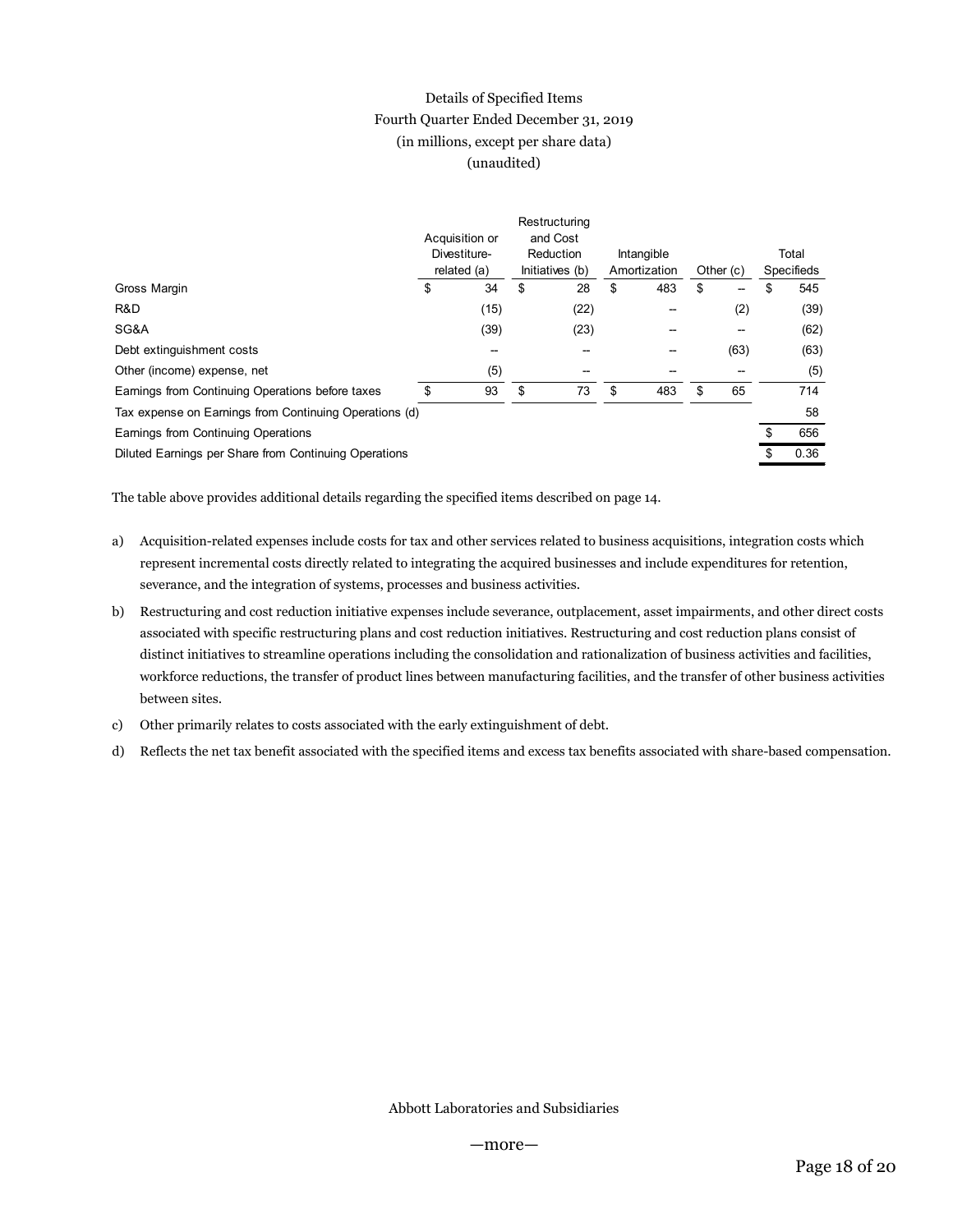# Details of Specified Items Year Ended December 31, 2020 (in millions, except per share data) (unaudited)

|                                                                                                 | Details of Specified Items |              |                                      |                                   |                 |              |                           |                |
|-------------------------------------------------------------------------------------------------|----------------------------|--------------|--------------------------------------|-----------------------------------|-----------------|--------------|---------------------------|----------------|
|                                                                                                 |                            |              | Year Ended December 31, 2020         |                                   |                 |              |                           |                |
|                                                                                                 |                            |              | (in millions, except per share data) |                                   |                 |              |                           |                |
|                                                                                                 | (unaudited)                |              |                                      |                                   |                 |              |                           |                |
|                                                                                                 |                            |              |                                      |                                   |                 |              |                           |                |
|                                                                                                 |                            |              |                                      |                                   |                 |              |                           |                |
|                                                                                                 | Acquisition or             |              | Restructuring<br>and Cost            |                                   |                 |              |                           |                |
|                                                                                                 | Divestiture-               |              | Reduction                            | Intangible                        |                 |              |                           | Total          |
|                                                                                                 | \$<br>related (a)          | $\mathbb{S}$ | Initiatives (b)                      | \$<br>Amortization                | Other (c)<br>\$ |              |                           | Specifieds     |
| Gross Margin<br>R&D                                                                             | 84<br>(10)                 |              | 80<br>(3)                            | 2,132<br>$\overline{\phantom{a}}$ |                 | 156<br>(112) | $\boldsymbol{\mathsf{S}}$ | 2,452<br>(125) |
| SG&A                                                                                            | (108)                      |              | (40)                                 | --                                |                 | 73           |                           | (75)           |
| Other (income) expense, net                                                                     | 21                         |              | $\overline{\phantom{a}}$             | --                                |                 | (109)        |                           | (88)           |
| Earnings from Continuing Operations before taxes                                                | \$<br>181                  | \$           | 123                                  | \$<br>2,132                       | \$              | 304          |                           | 2,740          |
| Tax expense on Earnings from Continuing Operations (d)                                          |                            |              |                                      |                                   |                 |              |                           | 659            |
| Earnings from Continuing Operations                                                             |                            |              |                                      |                                   |                 |              | S                         | 2,081          |
| Diluted Earnings per Share from Continuing Operations                                           |                            |              |                                      |                                   |                 |              | \$                        | 1.16           |
|                                                                                                 |                            |              |                                      |                                   |                 |              |                           |                |
|                                                                                                 |                            |              |                                      |                                   |                 |              |                           |                |
| The table above provides additional details regarding the specified items described on page 15. |                            |              |                                      |                                   |                 |              |                           |                |

- a) Acquisition-related expenses include integration costs, which represent incremental costs directly related to integrating the acquired businesses and include expenditures for retention, severance, and the integration of systems, processes and business activities.
- b) Restructuring and cost reduction initiative expenses include severance, outplacement, and other direct costs associated with specific restructuring plans and cost reduction initiatives. Restructuring and cost reduction plans consist of distinct initiatives to streamline operations including the consolidation and rationalization of business activities and facilities, workforce reductions, the transfer of product lines between manufacturing facilities, and the transfer of other business activities between sites.
- c) Other primarily relates to impairment charges related to certain assets and the costs to acquire R&D assets, partially offset by income from the settlement of litigation.
- d) Reflects the net tax benefit associated with the specified items, the resolution of prior years' tax positions and excess tax benefits associated with share-based compensation.